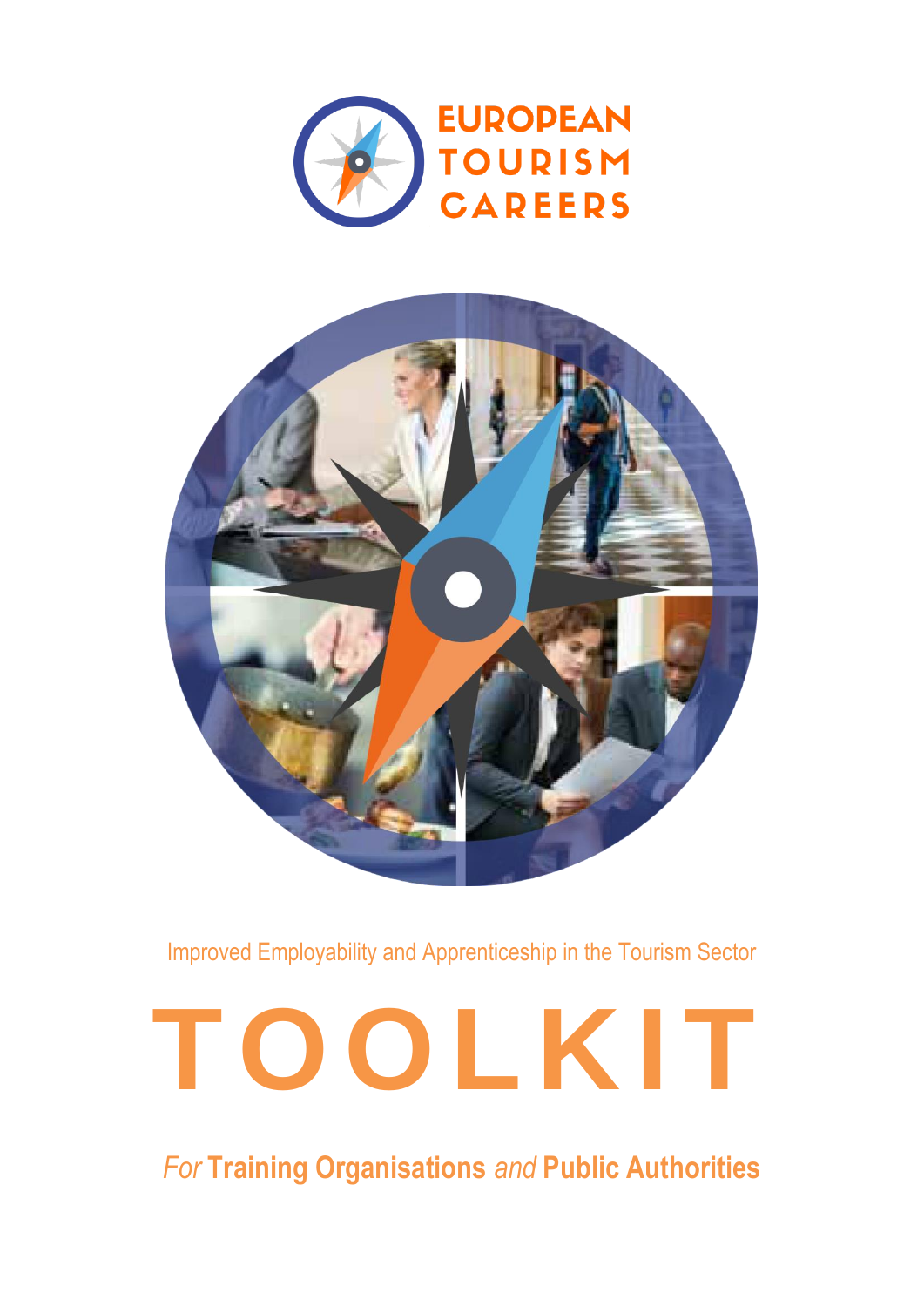

#### **Content**

| 1.                                                                                                                                                                                                                |    |
|-------------------------------------------------------------------------------------------------------------------------------------------------------------------------------------------------------------------|----|
| 1.1.<br>How to use the Toolkit                                                                                                                                                                                    |    |
| 1.2.                                                                                                                                                                                                              |    |
|                                                                                                                                                                                                                   |    |
| 1.2.2. Bringing TCPs to Life with Videos                                                                                                                                                                          |    |
|                                                                                                                                                                                                                   |    |
|                                                                                                                                                                                                                   |    |
| 2.                                                                                                                                                                                                                |    |
| 2.1.                                                                                                                                                                                                              |    |
|                                                                                                                                                                                                                   |    |
| <b>CHEF</b>                                                                                                                                                                                                       |    |
| <b>TOUR OPERATOR</b>                                                                                                                                                                                              |    |
| TOURIST GUIDING PROFESSIONAL CONTENT CONTENTS ON A 11 YO F REAL PROPERTY.                                                                                                                                         |    |
| DESTINATION MANAGER                                                                                                                                                                                               | 12 |
|                                                                                                                                                                                                                   | 13 |
| <b>DESTINATION MANAGER</b>                                                                                                                                                                                        | 14 |
| 2.2 Tourism Career Pathways - Videos <b>Commission Care and The Care and Times and Times and Times and Times and T</b>                                                                                            | 15 |
|                                                                                                                                                                                                                   |    |
| EU Opportunities for Employability and Funding - Videos [11, 2010] U. 2010 [16] T. 2010<br>3.                                                                                                                     |    |
| Table 2. Content and Links to the EU videos <b>Contenting the COVID-16</b> 4. Content and Links to the EU videos <b>COVID-16</b> 4. Content and Links to increase Skills and Competencies in Tourism <b>19 16</b> |    |
|                                                                                                                                                                                                                   |    |
|                                                                                                                                                                                                                   |    |
|                                                                                                                                                                                                                   |    |
| <b>Using the Toolkit</b><br>5.                                                                                                                                                                                    | 20 |
| 5.1.<br><b>Training Providers</b>                                                                                                                                                                                 | 20 |
| 5.1.1. TCP Profile Cards and Videos                                                                                                                                                                               | 20 |
|                                                                                                                                                                                                                   | 21 |
|                                                                                                                                                                                                                   | 21 |
| 5.2.<br><b>Public Authorities</b>                                                                                                                                                                                 | 22 |
| 5.2.1. TCP Profile Cards and Videos                                                                                                                                                                               | 22 |
|                                                                                                                                                                                                                   | 22 |
|                                                                                                                                                                                                                   |    |
|                                                                                                                                                                                                                   |    |
|                                                                                                                                                                                                                   | 24 |
|                                                                                                                                                                                                                   | 24 |
| <b>Appendices</b>                                                                                                                                                                                                 | 25 |
| Annex 1. Toolkit - Glossary                                                                                                                                                                                       | 25 |
|                                                                                                                                                                                                                   |    |
| Annex 3. TCP Profile Cards                                                                                                                                                                                        | 27 |

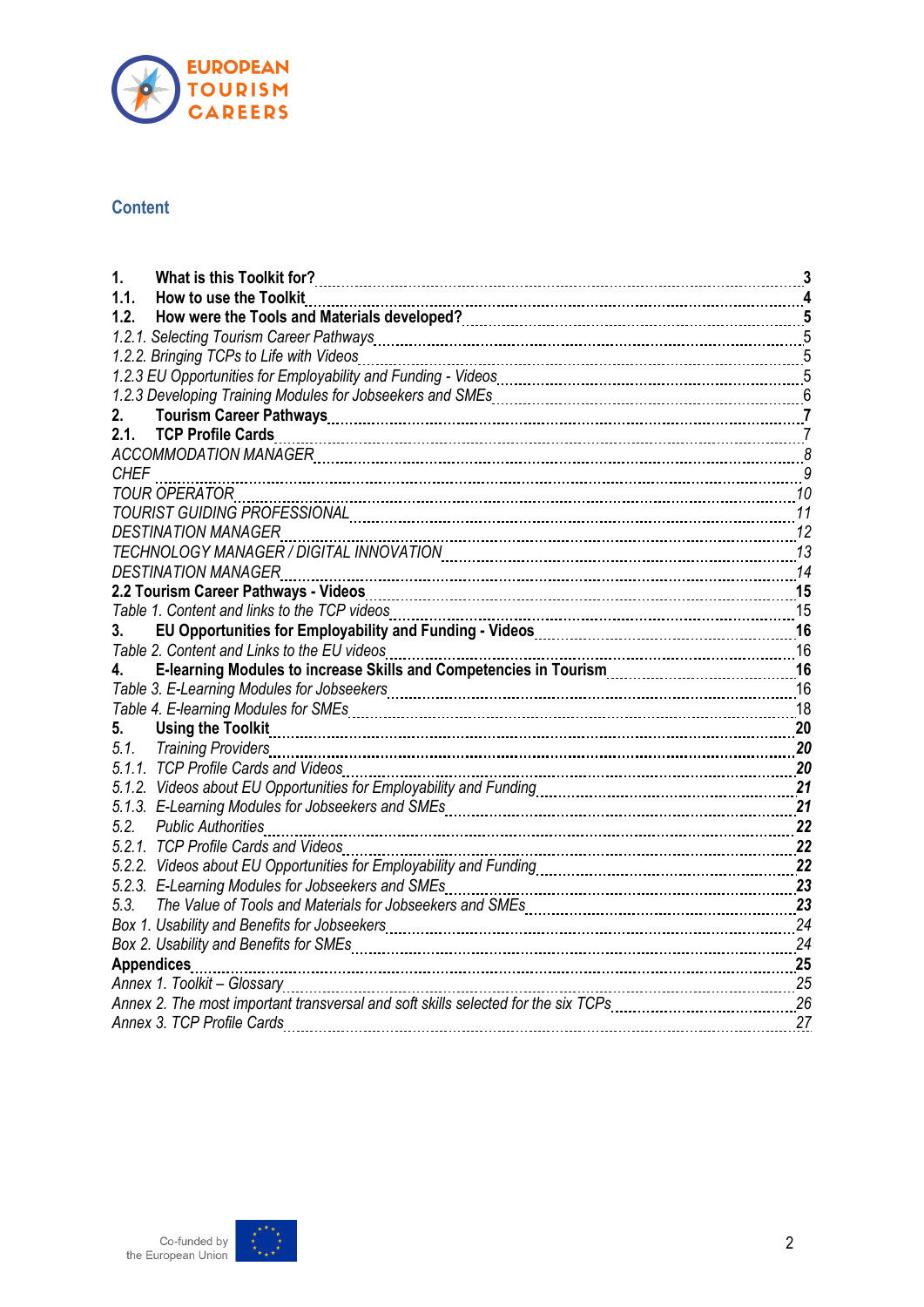

#### <span id="page-2-0"></span>**1. What is this Toolkit for?**

This toolkit is intended for use by public authorities, training providers, and other similar organisations who work to enhance the appeal of careers in tourism. The toolkit provides hands-on information on how to use the different tools which are designed to interest young Europeans in a career in tourism, enhance their employability, and engage them in a process of skills development "on-the-job". The tools have been developed by IdEATE experts, together with jobseekers, small and medium-sized tourism enterprises (SMEs), training providers, policymakers and non-governmental organizations from all over Europe, within the framework of an EU-funded project.

The toolkit provides information and guidelines on how to use the following tools:

- **Tourism Career Pathways (TCPs).** *Tourism Career Pathways cluster different tourism jobs that require similar skills, competencies and credentials. We have developed six of these.*
- **Six videos with example profiles for Tourism Career Pathways.** *These videos bring to life the selected TCPs with real life examples of ambassadors working in tourism.*
- **Two videos about the funding and mobility opportunities the EU offers for SMEs and young jobseekers.**

*These videos are aimed to help readers find their way around the many opportunities the European Union offers to SMEs and jobseekers, from funding opportunities to job offers.*

- **Three online training modules for tourism jobseekers.**
- **Three online training modules for SMEs.**

*E-learning courses with a user-centred approach to actively involve the target groups to improve the qualification of human capital for the tourism sector.* 

Each tool provides materials tailored to the needs of either jobseekers or SMEs, and is specific for jobs in the tourism sector. Tourism is a major economic activity in the European Union, with a wide-ranging impact on economic growth, employment, and social development. It can be a powerful tool in fighting economic decline and unemployment as it offers, inter alia, varied and fascinating employment opportunities. The negative perception of the tourism sector in terms of job quality, seasonality and limited career prospects, hinders the sector's potential in creating much-needed jobs. IdEATE's toolkit introduces a sustainable model that allows the uptake of high quality jobs, as well as apprenticeships and traineeship positions in the tourism sector across the EU

#### **IdEATE – Improved Employability and Apprenticeship in the Tourism Sector**

The IdEATE project is a Europe-wide EU-funded project that aims at improving the employability of young Europeans aged 16-35 years, fostering and improving the image of careers in the tourism sector, and promoting open dialogue and cooperation among training providers, tourism SMEs and public players by creating training content and strong use of online tools and channels. The activities have been carried out by 10 project partners from six European countries, namely Italy, Belgium, Finland, France, Greece, and Spain. Read more about the project here: https://www.tourismcareers.eu/the-project/

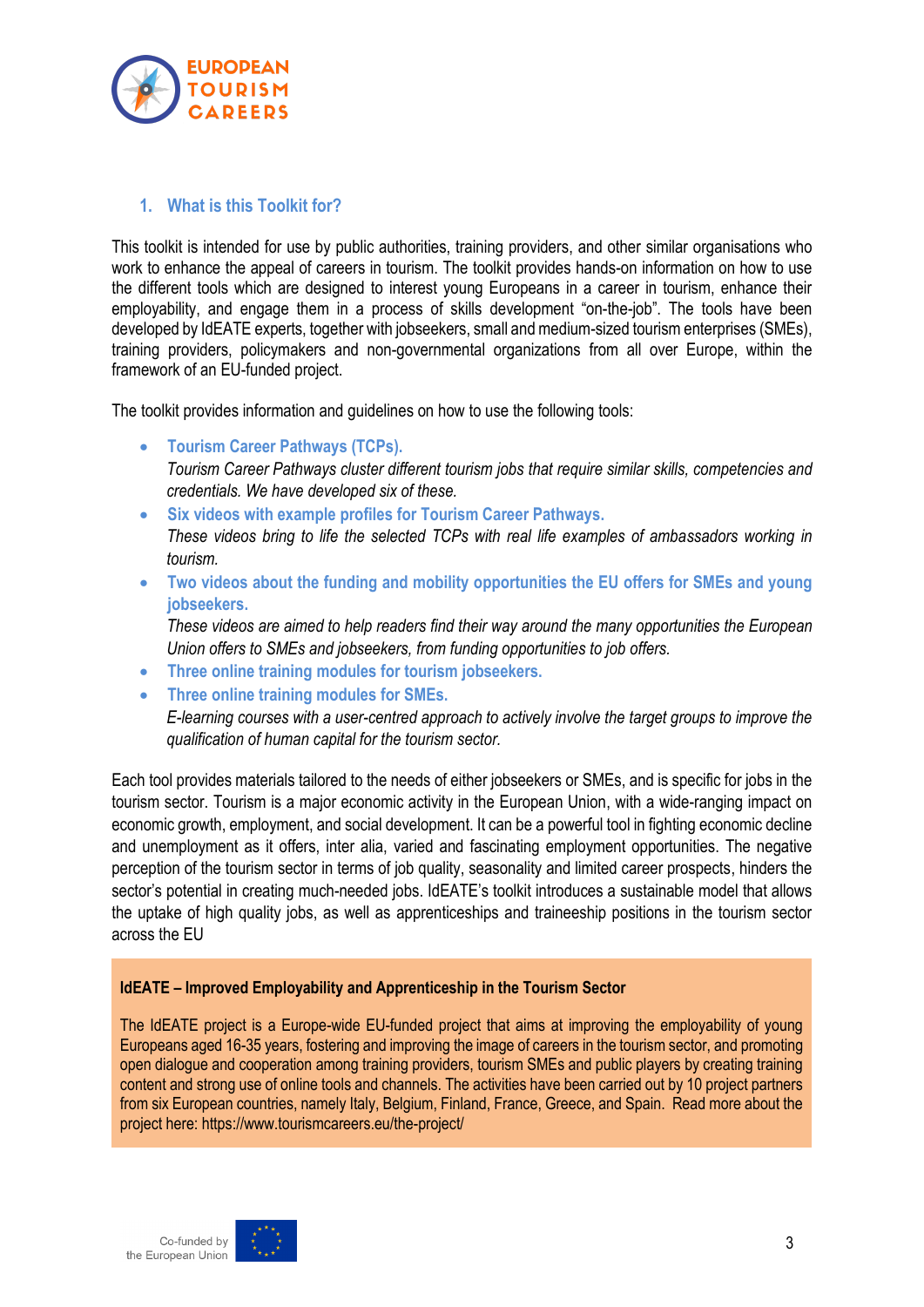

#### **1.1. How to use the Toolkit**

<span id="page-3-0"></span>You do not need to read the whole Toolkit from beginning to end to be able to use the tools and materials presented in the following pages. If your organisation or company is already active in tackling the skills mismatch in your local tourism sector, the best way to use the Toolkit is probably to read about how to use the materials which are tailored for your own specific target audiences. The links provided in the boxes below will help you to access the tools specifically designed for SMEs and jobseekers.



- [Employability](#page-21-2) ....................................... [p.22](#page-21-2)
- [E-Learning Modules for a PA.](#page-22-0).............. [p.23](#page-22-0)

# [Employability.](#page-20-0)....................................... p[.21](#page-20-0)

• [E-Learning Modules for TPs](#page-20-1) ................ p[.21](#page-20-1)

Another way to use the Toolkit is to read it through in order to obtain inspiration for possible actions. In this case, you might find it helpful to know in advance how the content is structured. This Toolkit is divided into five chapters:

- **Chapter 1** (the current chapter) is about the Toolkit and how to use it. It also explains how the tools and materials were created.
- **Chapter 2** describes the six Tourism Career Pathways, and explains how to use the related profile cards and videos.
- **Chapter 3** describes the opportunities for employability and funding which the European Union offers to SMEs and jobseekers, along with related videos.
- Chapter 4 presents the e-learning modules which IdEATE experts have developed to help increase the skills and competencies of tourism employers and jobseekers.
- **Chapter 5** describes the different modules developed for public authorities and training providers. The chapter also includes examples on how each of these organisations may use the modules. Education providers can find the information related specifically to them in chapter 5.1, and public authorities from chapter 5.2 onwards.

A of key terms and concepts is annexed to the Toolkit as a reference.

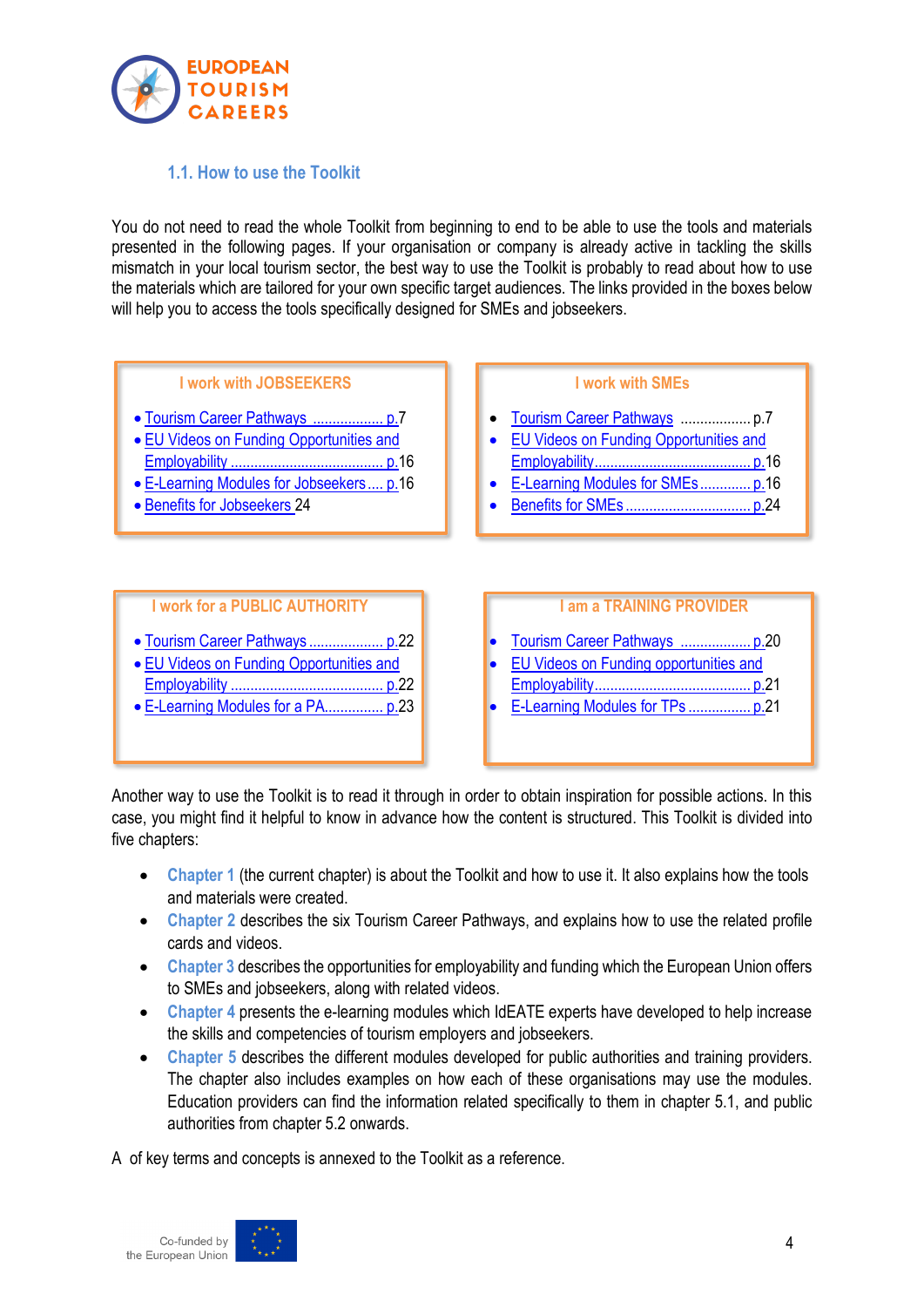

#### <span id="page-4-0"></span>**1.2. How were the Tools and Materials developed?**

The remainder of this chapter explains how the tools and materials were developed over the course of the 18 months of the IdEATE project. The contents of the following pages are not needed to be able to use the rest of the Toolkit. Alternatively, you can go directly to Chapter 2 and read this part later, if you wish.

#### **1.2.1. Selecting Tourism Career Pathways**

<span id="page-4-1"></span>Tourism Career Pathways are pivotal to the process of developing all the tools and materials presented in this Toolkit. To explain how we developed them, we should first explain how we define TCPs.

#### **Tourism Career Pathways**

TCPs are groups of connected jobs within a so-called tourism career cluster. A tourism career cluster organises different jobs in a hierarchical structure that mirrors the progressive development of skills, competencies, and credentials from the employer's perspective. Moving along a pathway means acquiring specialized knowledge and professional expertise that enables vertical and horizontal mobility within the cluster.

The rationale behind clustering jobs into Tourism Career Pathways is to make these pathways visible, and to increase awareness among young jobseekers, SMEs, public authorities and training organisations of what appealing career opportunities the tourism sector can offer. By highlighting which key competencies and skills are required at each stage of a career pathway, TCPs help jobseekers to orientate themselves among apprenticeship and education offers, and also to inform SMEs on how to recruit the right kind of talent, as well as offering direction to public authorities and training providers on where to invest in order to address skill mismatches in specific sectors. TCPs may also help the tourism sector to raise its profile as a provider of high-quality and appealing careers for young talent.

The six Tourism Career Pathways on which this Toolkit is focussed were identified by the IdEATE experts and tourism stakeholders involved in the project. Throughout the course of the process they mapped different tourism education pathways, selected the most promising tourism careers, and identified the most relevant skills and competencies related to them, with an eye to the current and future development of the tourism sector in Europe. This process led to a matrix connecting the education, skills and competencies required at each level of each TCP. The six selected TCPs were developed and validated by means of a collaborative process with stakeholders, including training organisations, tourism associations, decision-makers and tourism entrepreneurs.

#### <span id="page-4-2"></span>**1.2.2. Bringing TCPs to Life with Videos**

Videos about Tourism Career Pathways bring the selected TCPs to life with the help of real life examples of people working in one of the selected tourism sectors. These ambassadors tell us about their own experiences, how they have progressed in their career paths, and what it takes to follow in their footsteps. The videos are primarily meant for young jobseekers who are looking at career opportunities, but can also be used by education and training providers and public authorities in order to inform a young audience about the training and job opportunities in tourism, or by SMEs willing to inspire their employees.

#### <span id="page-4-3"></span>**1.2.3 EU Opportunities for Employability and Funding - Videos**

Videos about EU opportunities were created as a way to provide quick but comprehensive information about the many opportunities the European Union offers to jobseekers and prospective employers. The videos cover a wide range of initiatives such as EURES (the European job mobility portal), Your First EURES Job (a targeted mobility

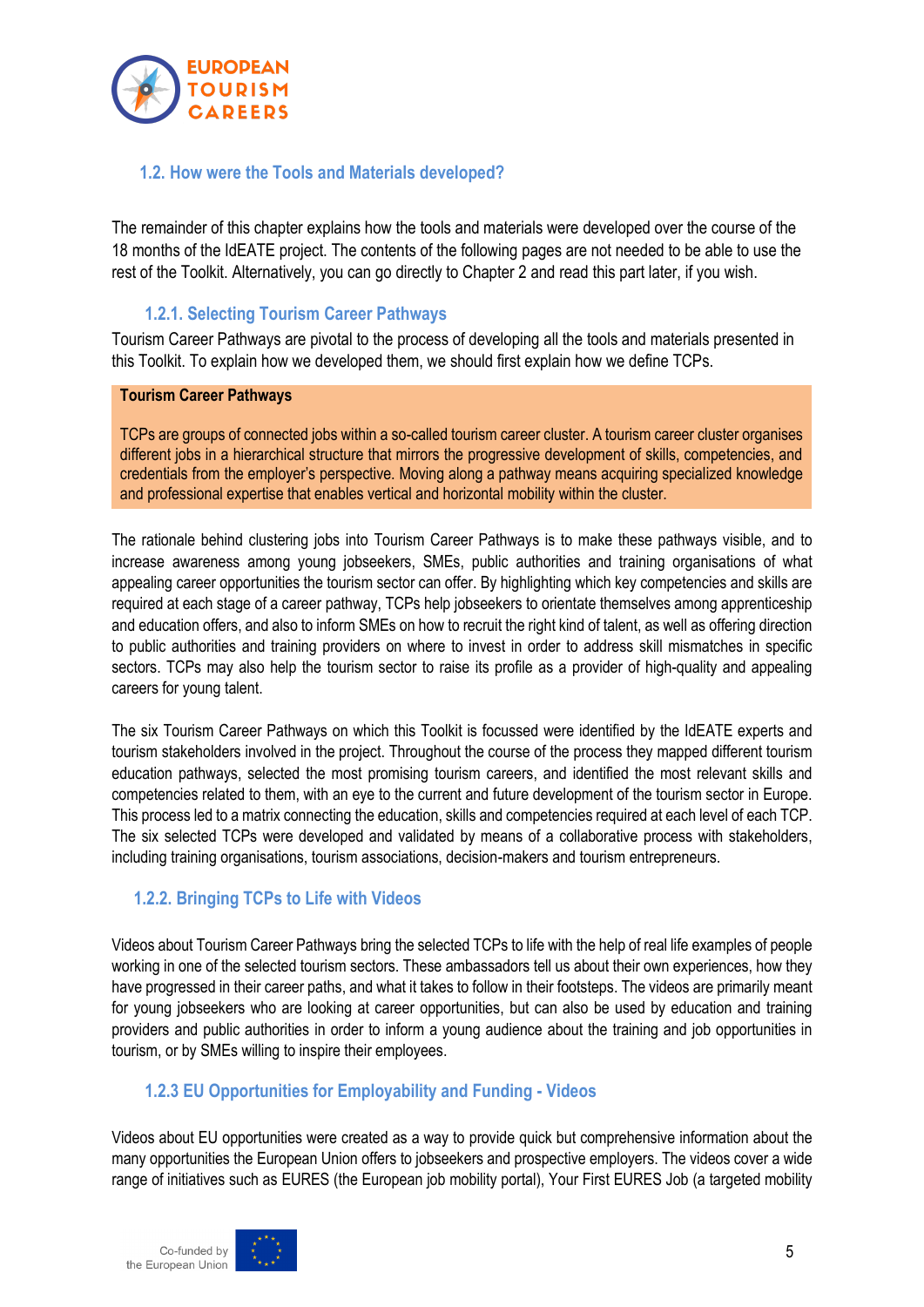

scheme for selected sectors), *Drop'Pin@EURES* (a place where companies and organisations can promote and showcase their youth opportunities), Erasmus+ (the EU programme which helps support education, training, youth and sport in Europe), and are complemented by ad-hoc initiatives and events at European level. All these initiatives aim to raise awareness about EU funding opportunities, and to foster the mobility of jobseekers within the EU. Ambassadors from different EU countries embodied the evolution of Travel Career Pathways in different parts of Europe. The development process was conducted in collaboration with various EU institutions and agencies.

#### <span id="page-5-0"></span>**1.2.3 Developing Training Modules for Jobseekers and SMEs**

Six e-learning modules were developed in order to enhance the skills of jobseekers and the competencies of employers, based on the needs highlighted by the stakeholders representing these two target groups in the IdEATE project. A virtual platform was created to facilitate access to e-learning modules and learning materials. An innovative component of IdEATE e-learning modules is the focus on soft skills, which seldom form part of formal education programmes. The IdEATE e-learning modules unveil, for instance, the key aspects of a recruitment process, the success factors for good work relationships, as well as web and social media marketing skills. The aim is to make the training easily approachable and as accessible as possible - at any time and from anywhere. Focus group were organised in six European countries to be able to gather the current needs of jobseekers and tourism SMEs. The focus group format and methodology was designed to guarantee the trans-national validity and comparability of results. The results of these drove the creation of content for three training modules for each target group. A specimen syllabus was created to help training organisations in identifying the most relevant training needs for these target groups. Online modules content development was guided by the knowledge of expert groups, under the supervision of a scientific coordinator. The content of the e-learning modules was verified and pilot-tested on representatives from the target groups. Over 300 jobseekers and 150 SME representatives used the platform and e-learning modules and provided feedback on their learning experience.

#### **Want more information?**

All the project information, events, tools, outcomes and materials can be accessed through the project website[: https://www.tourismcareer.eu/.](https://www.tourismcareer.eu/)

If you wish to have more information about the methodology behind the tools, or if you wish to replicate the processes in your own region, please contact the project personnel at: [info@tourismcareers.eu,](mailto:info@tourismcareers.eu) and we will send you more information.

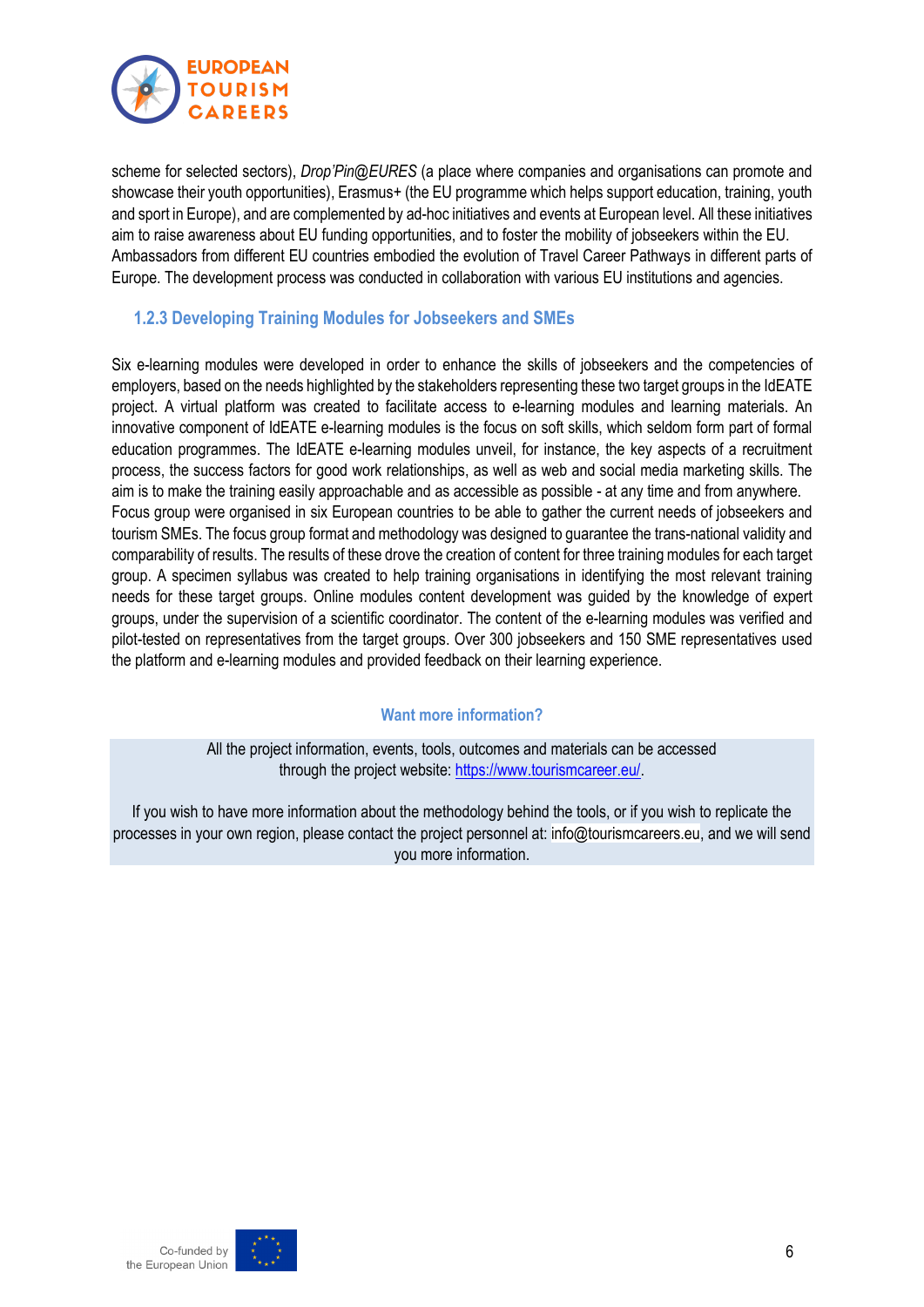

#### <span id="page-6-0"></span>**2. Tourism Career Pathways**

The six Tourism Career Pathways have been developed for the following sectors:

Accommodation, Gastronomy, Destination Management, Travel and Tours, Guiding and Experiences, and Digital Services and Innovation.

A number of tools have been developed around TCPs. These are described in the following pages.

# <span id="page-6-1"></span>**2.1. TCP Profile Cards**

TCP Profile Cards offer a brief overview of the main characteristics of the related Tourism Career Pathway. They describe the job roles that are typically connected in the evolution of a specific career path. They also provide information about the wider array of possible occupations within that specific sector, along with information about the required education, qualifications, skills and previous experience (see the skills identified in Annex 2). A short section sets out the most highly-valued educational requirements, and clearly indicates the number of years of experience required at different ends of the TCP jobs hierarchy. The cards also provide an indication of equal employment opportunities for women and third country nationals for each specific pathway.

The six TCP overviews, including a job description, experience and educational requirements, accessibility and the most highly-valued soft and hard skills, are presented in illustrations 1-6. In addition, illustration 7 presents one additional transversal TCP that is of great importance, especially in the near future, and that is sustainability management. You can find the more detailed TCP profile cards in Annex 3.

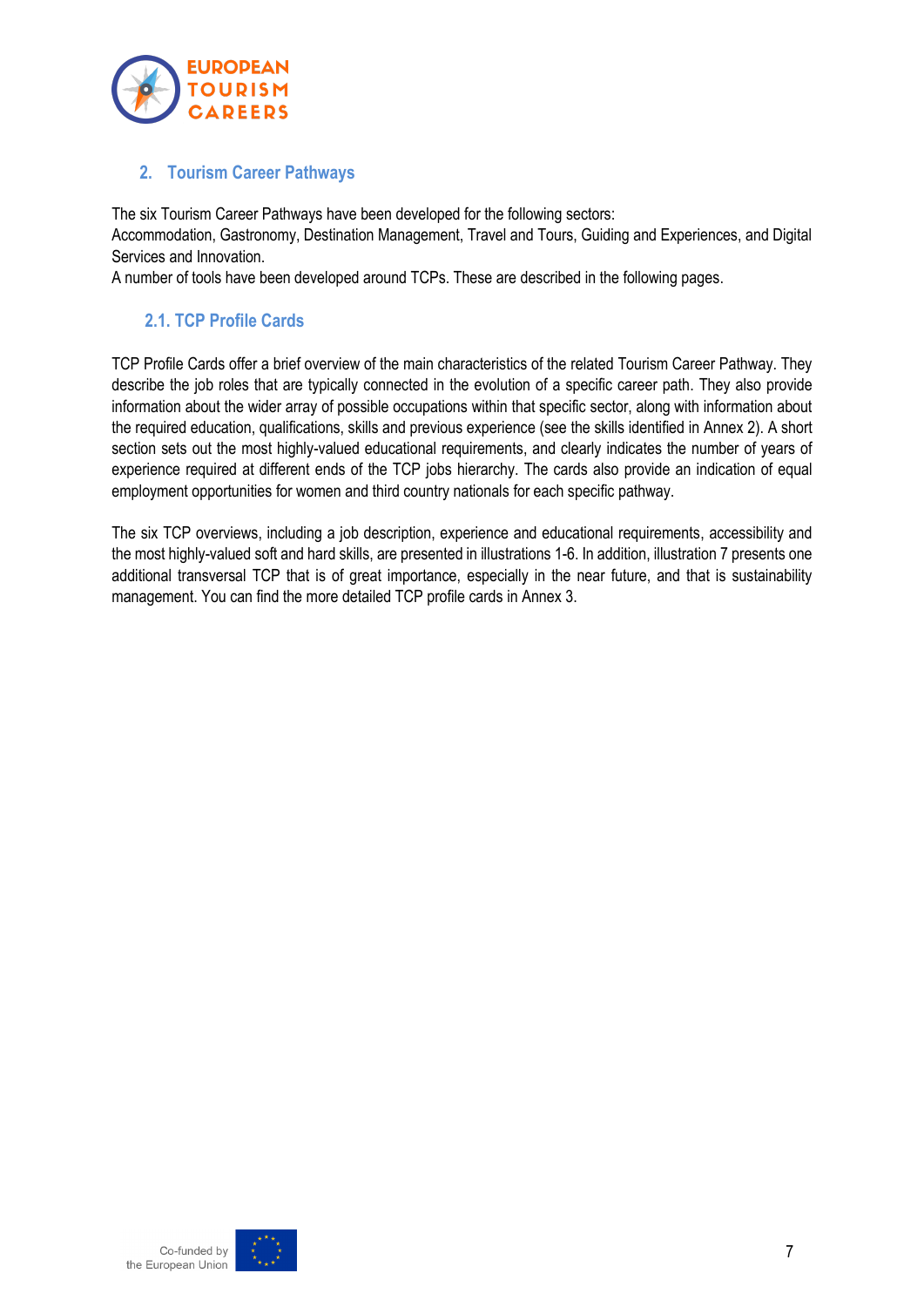<span id="page-7-0"></span>

# **ACCOMMODATION MANAGER**

**Accommodation Management Subsector Job Role**

Establishment Chain Director Area Director or Establishment Chain Establishment Director Establishment Department Director Establishment Department Manager General Manager (or SME Owner-Manager) Head of Reception **Receptionist** Concierge Administrative Staff

| <b>MINIMUM</b><br><b>EXPERIENCE</b><br><b>REQUIREMENTS</b> | Up to 15 years at the upper end of the career spectrum                                                                                   |
|------------------------------------------------------------|------------------------------------------------------------------------------------------------------------------------------------------|
| <b>ACCESSIBILITY</b>                                       | Relatively high accessibility for women and immigrant populations                                                                        |
| <b>EDUCATIONAL</b><br><b>REQUIREMENTS</b>                  | From high school certificates to graduates and postgraduates with a<br>specialism in hospitality / hotel management / tourism or similar |

#### **MOST VALUED SKILLS: ACCOMMODATION MANAGER**

- Resilience, adaptability, good presentation skills (emotional intelligence)
- Ethical compromise, respect for others and acceptance of diversity
- Problem-solving, including mediation skills and intercultural understanding
- Stress- and time management
- The acquisition of communication skills essential to plan and deliver tourism-related services to different types of customers in different languages

*Illustration 1. Accommodation TCP.*

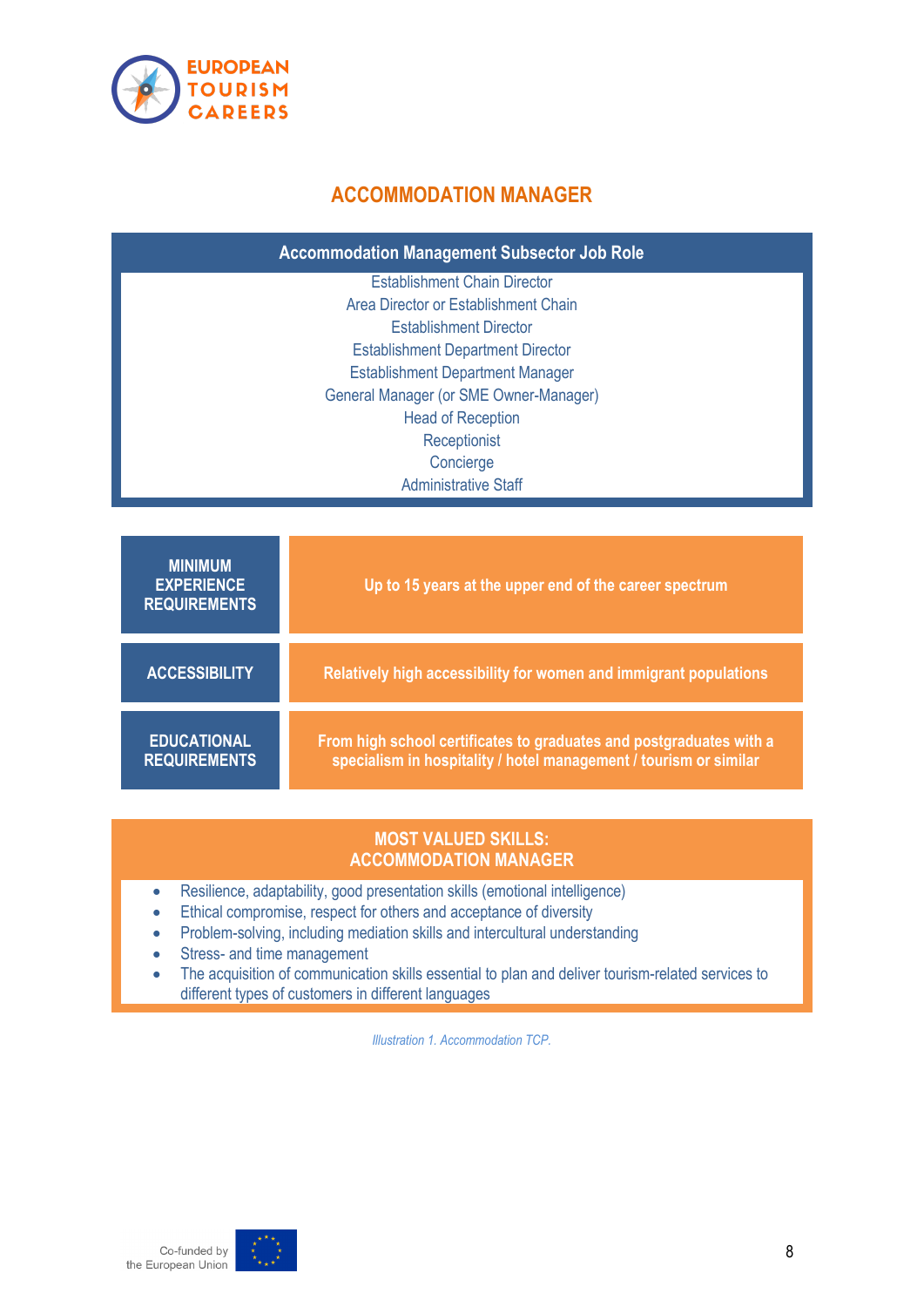

# **CHEF**

<span id="page-8-0"></span>

| <b>GASTRONOMY SUBSECTOR JOB ROLE</b> |  |  |
|--------------------------------------|--|--|
| <b>Executive Chef</b>                |  |  |
| Sous-Chef                            |  |  |
| Chef de Partie                       |  |  |
| Commis                               |  |  |
| Garçon                               |  |  |

| <b>MINIMUM</b><br><b>EXPERIENCE</b><br><b>REQUIREMENTS</b> | Up to 7 years at the upper end of the career spectrum                                                                                          |
|------------------------------------------------------------|------------------------------------------------------------------------------------------------------------------------------------------------|
| <b>ACCESSIBILITY</b>                                       | Relatively high accessibility for immigrant populations relatively low<br>accessibility for women                                              |
| <b>EDUCATIONAL</b><br><b>REQUIREMENTS</b>                  | From no formal qualifications to vocational training and graduates with a<br>specialism in catering or culinary / gastronomic arts or similar. |

# **MOST VALUED SKILLS: CHEF**

- Ethical compromise, respect for others and acceptance of diversity
- Stress- and time management
- Teamwork in multidisciplinary, international and multicultural contexts
- Organizational and planning skills

*Illustration 2. Gastronomy TCP.*

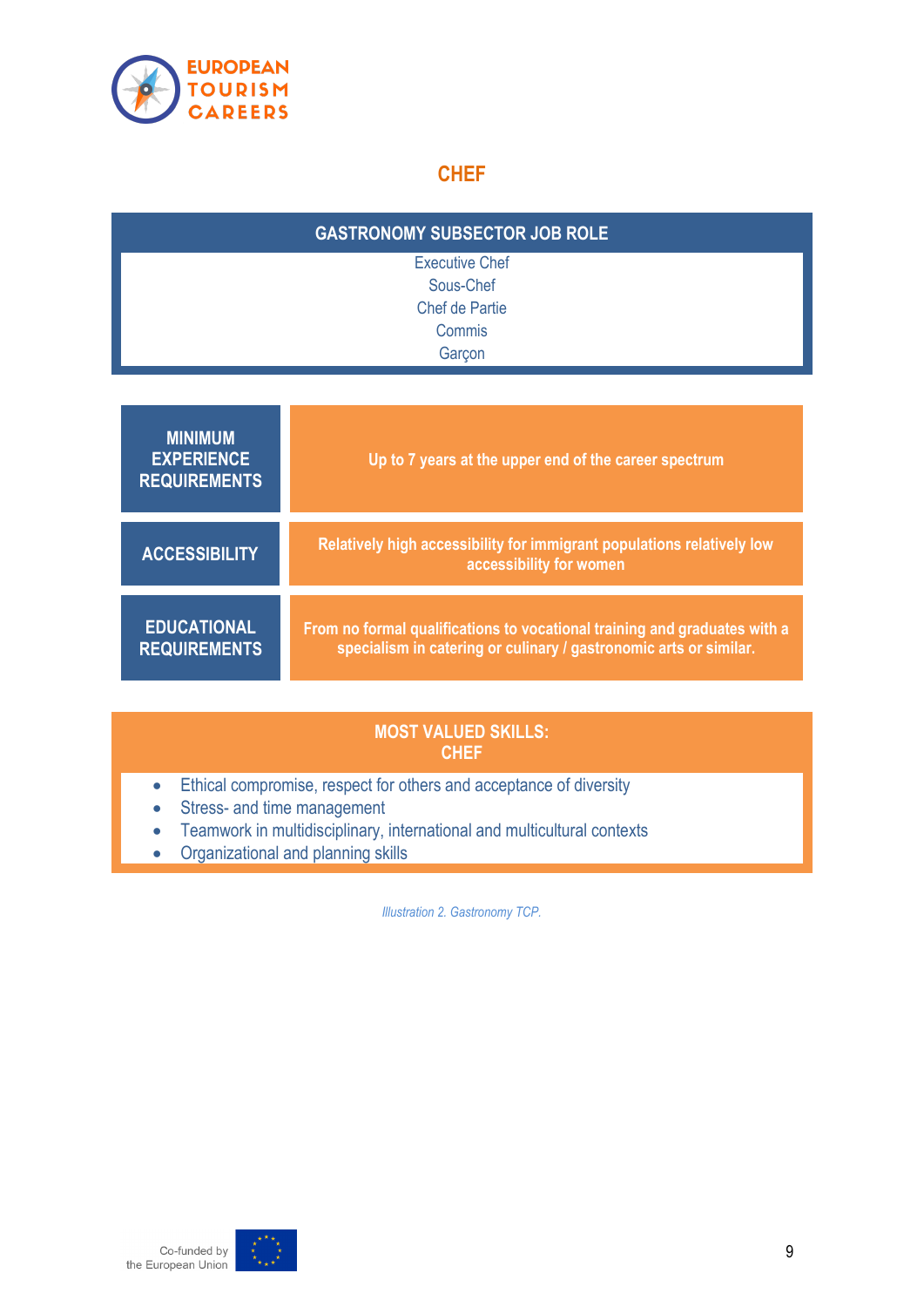

# **TOUR OPERATOR**

<span id="page-9-0"></span>

| <b>TOUR OPERATOR SUBSECTOR JOB ROLE</b>                                                                                                                                                                                                                                                                                                                                                                                                                                                                                                                                                                                                                     |                                                                                                                                 |  |
|-------------------------------------------------------------------------------------------------------------------------------------------------------------------------------------------------------------------------------------------------------------------------------------------------------------------------------------------------------------------------------------------------------------------------------------------------------------------------------------------------------------------------------------------------------------------------------------------------------------------------------------------------------------|---------------------------------------------------------------------------------------------------------------------------------|--|
| <b>Tour Operations Manager</b><br><b>Sales Manager</b><br><b>Tour Manager</b><br><b>Customer Sales Representative</b><br><b>Manager of Customer Billing</b><br><b>Marketing &amp; Promotional Manager</b><br><b>Assistant Office Manager</b><br>Consultant<br><b>Training Manager</b><br><b>Company Representative</b><br><b>Travel Executive</b><br><b>Clerk</b><br>Secretary<br>Receptionist                                                                                                                                                                                                                                                              |                                                                                                                                 |  |
|                                                                                                                                                                                                                                                                                                                                                                                                                                                                                                                                                                                                                                                             |                                                                                                                                 |  |
| <b>MINIMUM</b><br><b>EXPERIENCE</b><br><b>REQUIREMENTS</b>                                                                                                                                                                                                                                                                                                                                                                                                                                                                                                                                                                                                  | Around two years for most job roles                                                                                             |  |
| <b>ACCESSIBILITY</b>                                                                                                                                                                                                                                                                                                                                                                                                                                                                                                                                                                                                                                        | Relatively low accessibility for immigrant populations<br><b>Medium accessibility for women</b>                                 |  |
| <b>EDUCATIONAL</b><br><b>REQUIREMENTS</b>                                                                                                                                                                                                                                                                                                                                                                                                                                                                                                                                                                                                                   | Vocational training and graduates / postgraduates with a specialism in<br>travel and tourism management / operations or similar |  |
| <b>MOST VALUED SKILLS:</b><br><b>TOUR OPERATOR</b>                                                                                                                                                                                                                                                                                                                                                                                                                                                                                                                                                                                                          |                                                                                                                                 |  |
| The acquisition of communication skills essential to plan and deliver tourism-related<br>$\bullet$<br>services to different types of customers in different languages<br>Digital competence: confident and critical usage of information and communications<br>$\bullet$<br>technologies<br>for work purposes<br>Empathy and communication/negotiation skills (especially for those in direct contact with<br>$\bullet$<br>customers)<br>Sense of initiative and entrepreneurship, intended as the ability to turn ideas into action<br>$\bullet$<br>through creativity, innovation and risk-taking, as well as the ability to plan and manage<br>projects. |                                                                                                                                 |  |

*Illustration 3. Travel and Tours TCP*

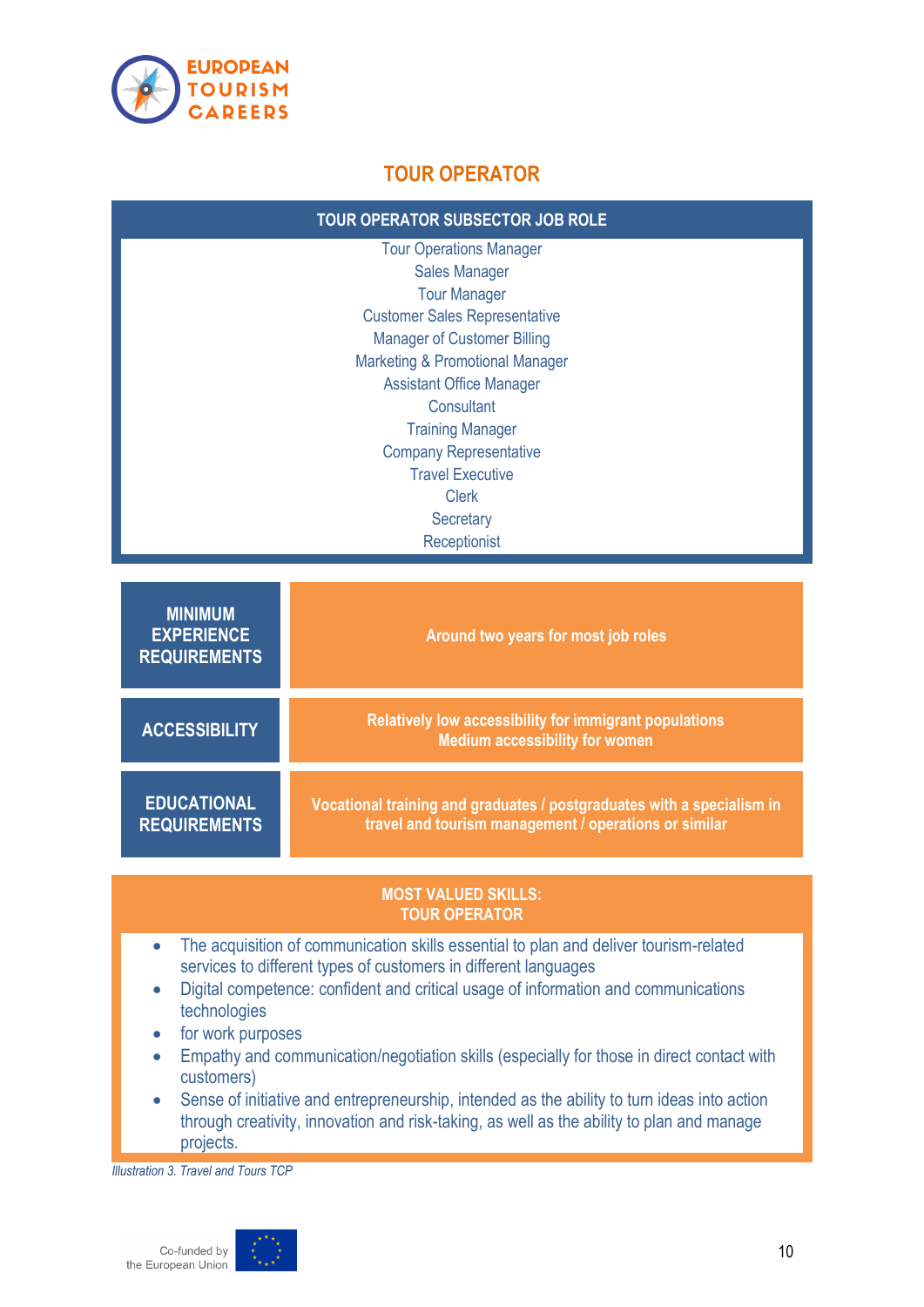<span id="page-10-0"></span>

# **TOURIST GUIDING PROFESSIONAL**

**TOURIST GUIDE SUBSECTOR JOB ROLE**

Guiding Business Entrepreneur / Provider Guiding Business Manager Guide (Museums and Monuments, Groups, Reception, Wilderness / Nature / Outdoor Activity, Sports Activities Guide, Local Tours)

| <b>MINIMUM</b><br><b>EXPERIENCE</b><br><b>REQUIREMENTS</b> | Up to five years at the upper end of the career spectrum                                                                                                                                     |
|------------------------------------------------------------|----------------------------------------------------------------------------------------------------------------------------------------------------------------------------------------------|
| <b>ACCESSIBILITY</b>                                       | <b>Medium accessibility for immigrant populations</b><br>Relatively high accessibility for women                                                                                             |
| <b>EDUCATIONAL</b><br><b>REQUIREMENTS</b>                  | Skilled professionals with a specialism in the given field (in some cases,<br>certification); previous experience in the guiding sector; business and<br>management skills / qualifications. |

#### **MOST VALUED SKILLS: TOURIST GUIDING PROFESSIONAL**

- Sustainability awareness and responsible management
- Empathy and communication/negotiation skills (especially for those in direct contact with customers)
- Resilience, adaptability, good presentation skills (emotional intelligence)
- The acquisition of communication skills essential to plan and deliver tourism-related services to different types of customers in different languages

*Illustration 4. Guiding and Experiences TCP.*

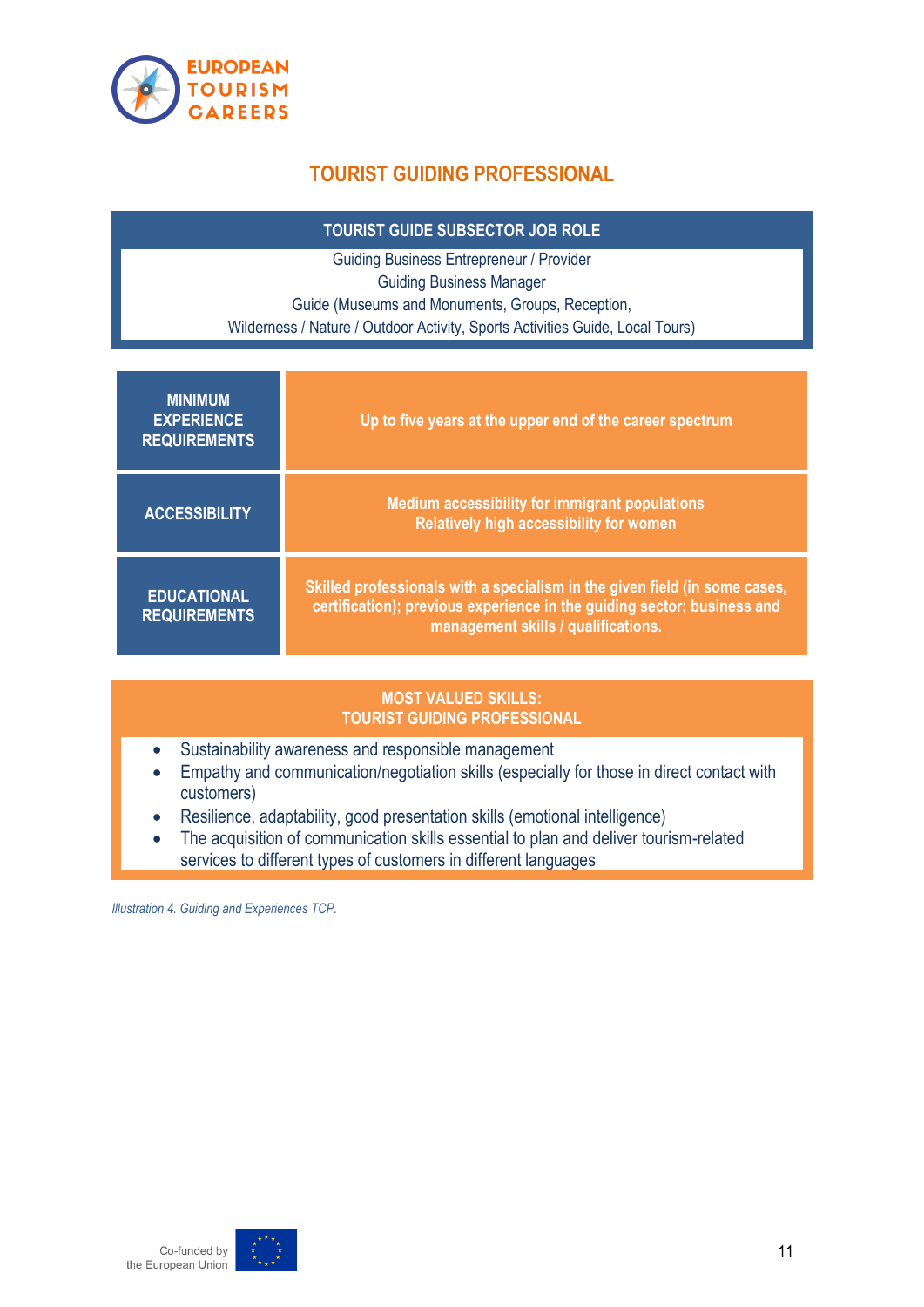<span id="page-11-0"></span>

# **DESTINATION MANAGER**

| <b>DESTINATION MANAGEMENT SUBSECTOR JOB ROLE</b> |  |
|--------------------------------------------------|--|
|                                                  |  |

General Destination Manager Rural Destination DMO Manager Assistant Destination Manager Tourism Marketing and Management Specialist Tourism Marketing Specialist Junior Researcher

| <b>MINIMUM</b><br><b>EXPERIENCE</b><br><b>REQUIREMENTS</b> | Up to ten years at the upper end of the career spectrum                                                              |
|------------------------------------------------------------|----------------------------------------------------------------------------------------------------------------------|
| <b>ACCESSIBILITY</b>                                       | Relatively low accessibility for immigrant populations<br><b>Medium accessibility for women</b>                      |
| <b>EDUCATIONAL</b><br><b>REQUIREMENTS</b>                  | Graduates and postgraduates with a specialism in tourism management,<br>public administration, marketing or similar. |

#### **MOST VALUED SKILLS: DESTINATION MANAGER**

- Stress- and time management
- Sense of initiative and entrepreneurship, intended as the ability to turn ideas into action through creativity, innovation and risk-taking, as well as the ability to plan and manage projects
- Teamwork in multidisciplinary, international and multicultural contexts
- Organizational and planning skills
- Ethical compromise, respect for others, and acceptance of diversity
- Digital competence: confident and critical usage of information and communications technologies for work purposes

*Illustration 5. Destination management TCP.*

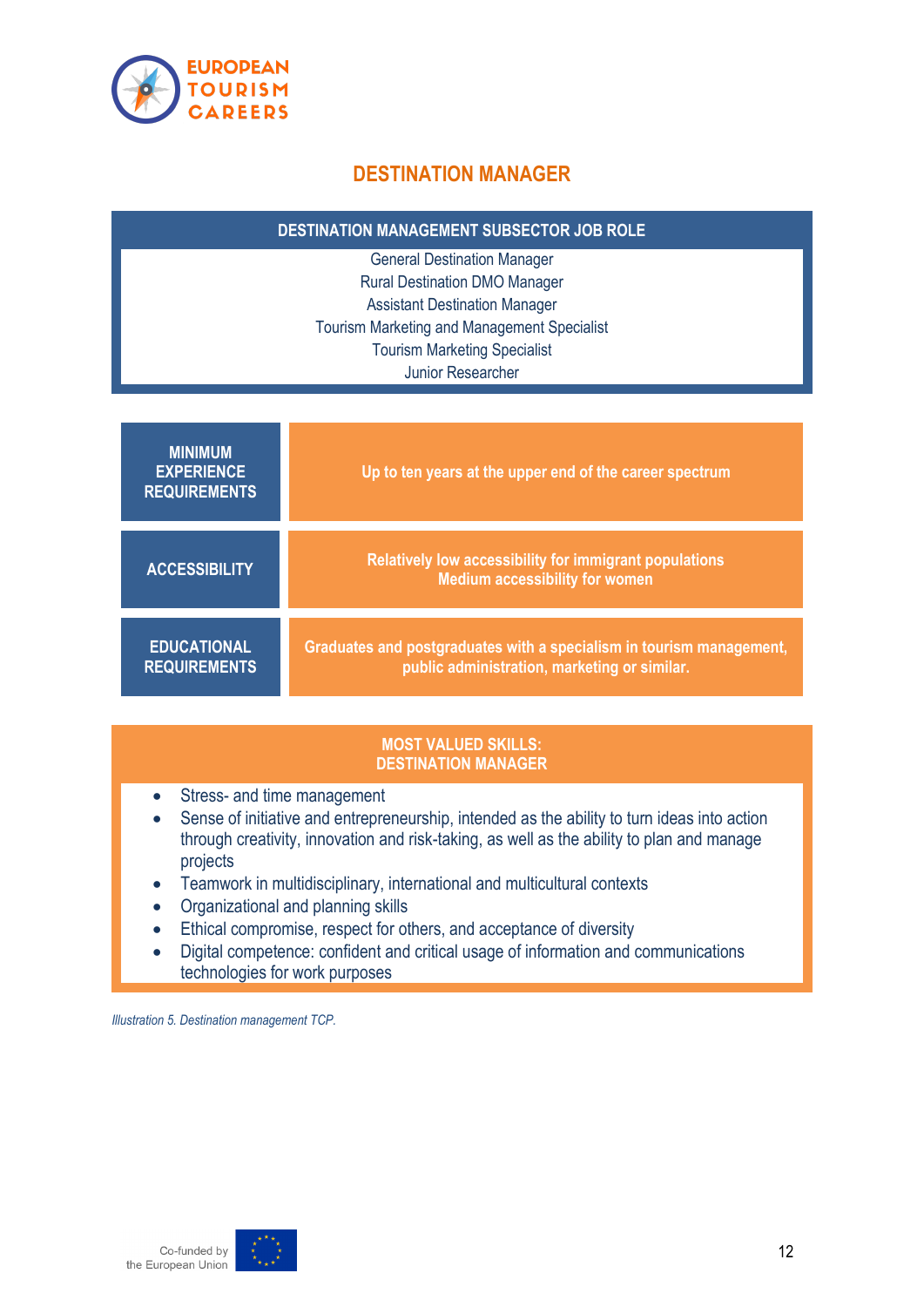

# **TECHNOLOGY MANAGER / DIGITAL INNOVATION**

<span id="page-12-0"></span>

| <b>TECHNOLOGY MANAGER SUBSECTOR JOB ROLE</b>                                                                                                                                                                                                                                                                                                                                                                                                                                                                                                                                                                                                                                                                                                                                                                                                                                                                                                                                                                                                 |                                                                                                                                                                                                                                                                           |                                                                                                                                                                                                                                                                                                                                                                                                                                                                                                                                                                                                                                                                                                                                                                                                                                                                                                                                                                                                                                                                                                                                              |
|----------------------------------------------------------------------------------------------------------------------------------------------------------------------------------------------------------------------------------------------------------------------------------------------------------------------------------------------------------------------------------------------------------------------------------------------------------------------------------------------------------------------------------------------------------------------------------------------------------------------------------------------------------------------------------------------------------------------------------------------------------------------------------------------------------------------------------------------------------------------------------------------------------------------------------------------------------------------------------------------------------------------------------------------|---------------------------------------------------------------------------------------------------------------------------------------------------------------------------------------------------------------------------------------------------------------------------|----------------------------------------------------------------------------------------------------------------------------------------------------------------------------------------------------------------------------------------------------------------------------------------------------------------------------------------------------------------------------------------------------------------------------------------------------------------------------------------------------------------------------------------------------------------------------------------------------------------------------------------------------------------------------------------------------------------------------------------------------------------------------------------------------------------------------------------------------------------------------------------------------------------------------------------------------------------------------------------------------------------------------------------------------------------------------------------------------------------------------------------------|
| <b>Accommodation Subsector</b><br><b>Marketing Director</b><br><b>Public Relations Director</b><br>Innovation / Product Development Director<br><b>Establishment Director</b><br><b>Sustainability Manager</b><br><b>Community Manager</b><br><b>Channel Manager</b><br><b>Marketing Managers</b><br>Web Marketing Manager<br>Yield Management/Pricing Management/Revenue<br>Manager<br>Information System Director<br>Information System Manager<br>Virtual Systems Manager or Cloud Managers<br>Data Scientist/Data Director<br>Data Entry Technician<br>Security Systems/Security Data Analyst<br>Programmer<br><b>Destination Management Subsector</b><br><b>Tourism Promotion/Communications Agent</b><br><b>Marketing Director</b><br><b>Community Manager</b><br><b>Channel Manager</b><br><b>Marketing Managers</b><br>Web Marketing Manager<br>Information Systems Director<br><b>Information Systems Manager</b><br>Data Scientist/Data Director<br>Data Entry Technician<br>Security Systems/ Data Security Analyst<br>Programmer |                                                                                                                                                                                                                                                                           | <b>Attractions and Activities Subsector</b><br>Tourism Promotion/Communication Agent<br>Director of Technology & Digital Strategy<br><b>Exhibition Developer</b><br><b>Marketing Director</b><br><b>Community Manager</b><br><b>Channel Manager</b><br><b>Marketing Managers</b><br>Web Marketing Manager<br><b>Information Systems Director</b><br>Information Systems Manager<br>Data Scientist/Data Director<br>Data Entry Technician<br>Security Systems/Security Data Analyst<br>Programmer<br><b>Travel and Tours Subsector</b><br><b>Marketing Director</b><br><b>Community Manager</b><br><b>Channel Manager</b><br><b>Marketing Managers</b><br>Web Marketing Manager<br>Information Systems Director<br>Information Systems Manager<br>Data Scientist/Data Director<br>Data Entry Technician<br>Security Systems/ Data Security Analyst<br>Programmer<br><b>Training, Research and Consultancy Subsector</b><br><b>Community Manager</b><br><b>Channel Manager</b><br><b>Marketing Managers</b><br>Web Marketing Manager<br>Data Scientist<br>Security Systems/Data Security Analyst<br>Senior Data Analyst<br>Junior Data Analyst |
| <b>MINIMUM</b><br><b>EXPERIENCE</b><br><b>REQUIREMENTS</b><br><b>ACCESSIBILITY</b><br><b>EDUCATIONAL</b><br><b>REQUIREMENTS</b>                                                                                                                                                                                                                                                                                                                                                                                                                                                                                                                                                                                                                                                                                                                                                                                                                                                                                                              | Three to ten years<br>Relatively low accessibility for immigrant populations<br><b>Medium accessibility for women</b><br>Graduates and postgraduates with a specific specialism in ICT, data science,<br>engineering or similar / postgraduate qualifications in tourism. |                                                                                                                                                                                                                                                                                                                                                                                                                                                                                                                                                                                                                                                                                                                                                                                                                                                                                                                                                                                                                                                                                                                                              |
| <b>MOST VALUED SKILLS:</b><br><b>TECHNOLOGY MANAGER</b>                                                                                                                                                                                                                                                                                                                                                                                                                                                                                                                                                                                                                                                                                                                                                                                                                                                                                                                                                                                      |                                                                                                                                                                                                                                                                           |                                                                                                                                                                                                                                                                                                                                                                                                                                                                                                                                                                                                                                                                                                                                                                                                                                                                                                                                                                                                                                                                                                                                              |
| Digital competence: confident and critical usage of information and communications technologies for work<br>purposes                                                                                                                                                                                                                                                                                                                                                                                                                                                                                                                                                                                                                                                                                                                                                                                                                                                                                                                         |                                                                                                                                                                                                                                                                           |                                                                                                                                                                                                                                                                                                                                                                                                                                                                                                                                                                                                                                                                                                                                                                                                                                                                                                                                                                                                                                                                                                                                              |

- Stress- and time management
- Organizational and planning skills
- Resilience, adaptability, good presentation skills (emotional intelligence)

*Illustration 6. Digital services and innovation TCP*

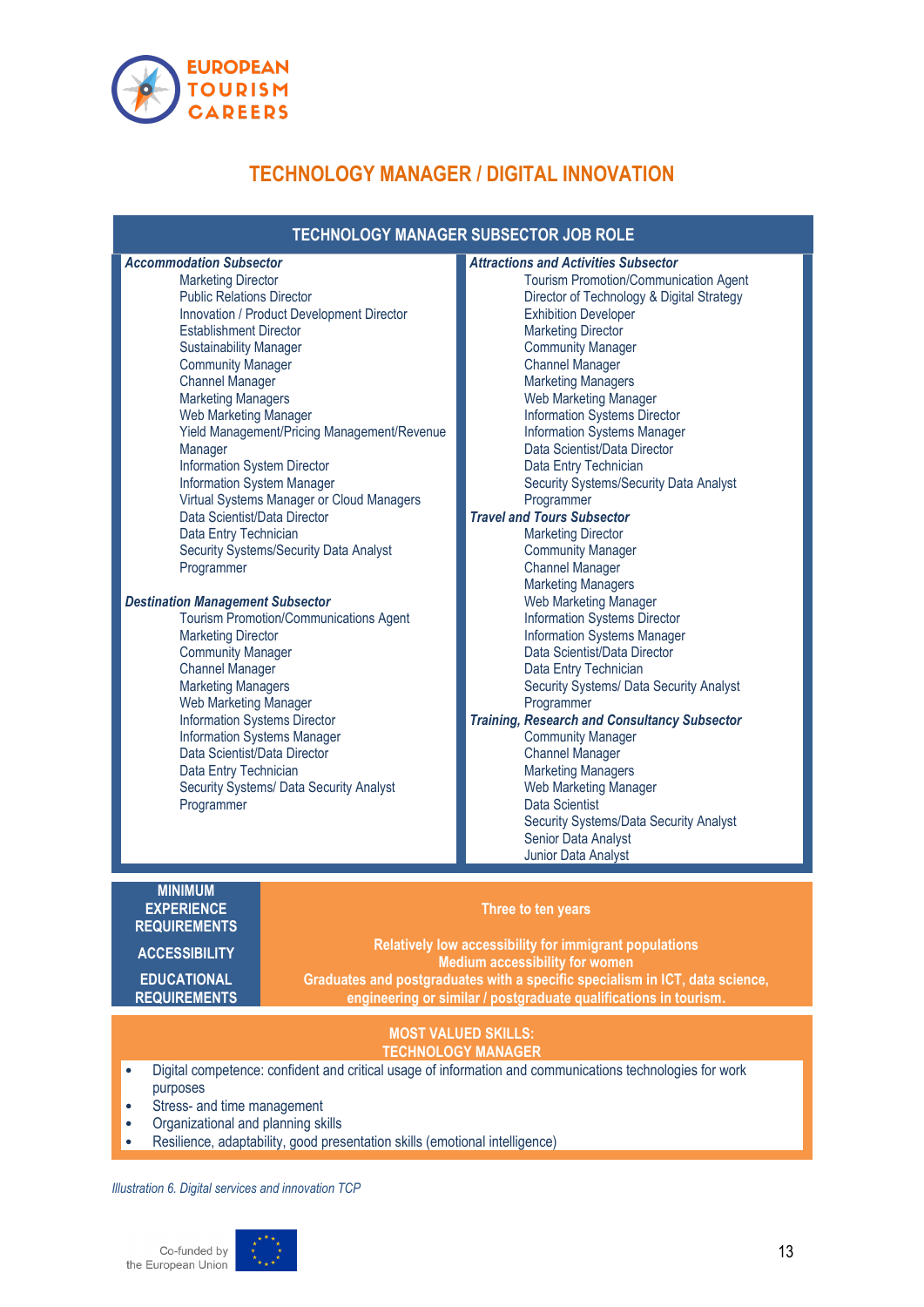

# **DESTINATION MANAGER**

<span id="page-13-0"></span>

| <b>DESTINATION MANAGEMENT</b><br><b>SUBSECTOR JOB ROLE</b>                                 |                                                                                                                      |  |
|--------------------------------------------------------------------------------------------|----------------------------------------------------------------------------------------------------------------------|--|
| <b>General Destination Manager</b>                                                         |                                                                                                                      |  |
| <b>Rural Destination DMO Manager</b>                                                       |                                                                                                                      |  |
| <b>Assistant Destination Manager</b><br><b>Tourism Marketing and Management Specialist</b> |                                                                                                                      |  |
| <b>Tourism Marketing Specialist</b>                                                        |                                                                                                                      |  |
| Junior Researcher                                                                          |                                                                                                                      |  |
|                                                                                            |                                                                                                                      |  |
| <b>MINIMUM</b><br><b>EXPERIENCE</b><br><b>REQUIREMENTS</b>                                 | Up to ten years at the upper end of the career spectrum                                                              |  |
| <b>ACCESSIBILITY</b>                                                                       | Relatively low accessibility for immigrant populations<br><b>Medium accessibility for women</b>                      |  |
| <b>EDUCATIONAL</b><br><b>REQUIREMENTS</b>                                                  | Graduates and postgraduates with a specialism in tourism management,<br>public administration, marketing or similar. |  |

#### **MOST VALUED SKILLS: DESTINATION MANAGER**

- Stress- and time management
- Sense of initiative and entrepreneurship, intended as the ability to turn ideas into action through creativity, innovation and risk-taking, as well as the ability to plan and manage projects
- Teamwork in multidisciplinary, international and multicultural contexts
- Organizational and planning skills
- Ethical compromise, respect for others, and acceptance of diversity
- Digital competence: confident and critical usage of information and communications technologies for work purposes

*Illustration 7. Transversal Sustainability Manager.*

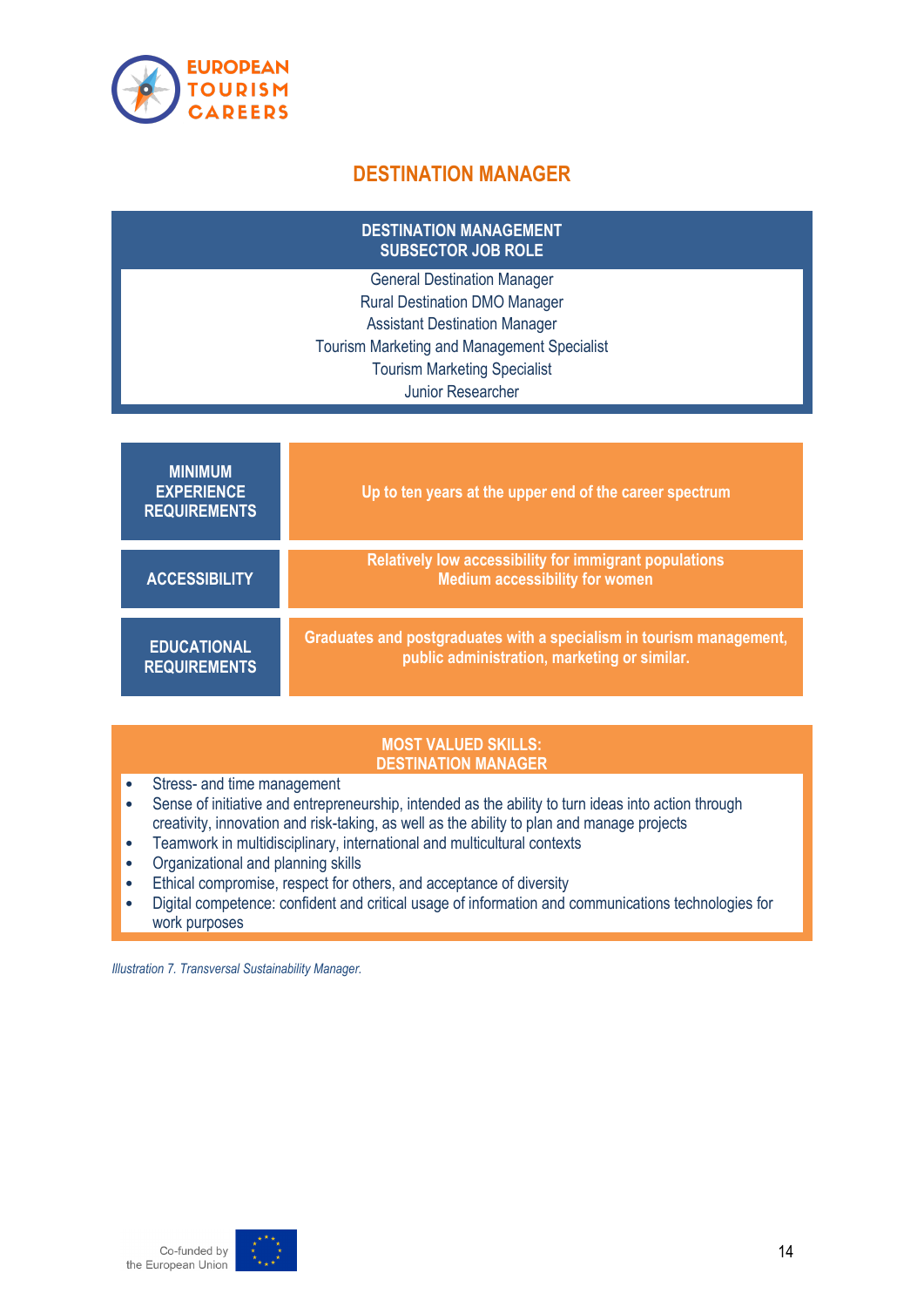

#### <span id="page-14-0"></span>**2.2 Tourism Career Pathways - Videos**

Tourism Career Pathways videos are available on the IdEATE project website: [www.tourismcareers.eu/galleryvideo,](file:///C:/Users/v.croce/Dropbox/Jobs/IdEATE/Toolkit/www.tourismcareers.eu/galleryvideo) and on the project's YouTube channel: [EU Tourism Careers.](https://www.youtube.com/channel/UC4doWDrgmPeXYAtLngAb5gA) In these videos, real-world ambassadors describe their experiences and career pathways. Videos are examples of how employees can progress in their career through formal and informal education, training, and

by developing both technical and soft skills. The ambassadors also give useful tips and suggestion for jobseekers who are interested in entering the tourism sector. The videos also offer information about the various opportunities offered within TCPs in differently sized organizations. They also describe entrepreneurial opportunities (Table 1).

#### **2.2.1. How to use these videos**

The videos may be used by training organisations as course material or to be able to share information with public authorities and people who may be interested in finding a profession in the tourism sector.

<span id="page-14-1"></span>

| <b>TCP-VIDEO</b>                                | <b>TOPIC</b>                                                                                                                                                                                                                                                                                                                                      | <b>WEB-ADDRESS</b>                                                                   |
|-------------------------------------------------|---------------------------------------------------------------------------------------------------------------------------------------------------------------------------------------------------------------------------------------------------------------------------------------------------------------------------------------------------|--------------------------------------------------------------------------------------|
| <b>GASTRONOMY</b>                               | Francesco Pellegrino (Italy), a pastry chef and trainer, and<br>Mariano Ramirez Andres (Spain), a restaurant manager share<br>their experiences of gastronomy career pathway from the<br>bottom to the top, as well as their experiences of how to<br>achieve success in this line of work.                                                       | https://www.tourismcareers.eu/career-<br>pathways/gastronomy/                        |
| <b>ACCOMMODATION</b>                            | Alexandros Angelopoulos (Greece), a CEO and managing<br>director of a first-class hotel chain, outlines the fundamental<br>characteristics of this tourism career pathway.                                                                                                                                                                        | https://www.tourismcareers.eu/career-<br>pathways/accomodation/                      |
| <b>GUIDING AND</b><br><b>EXPERIENCES</b>        | One can learn about the experiences and fundamental<br>characteristics of this tourism career pathway from two<br>different kinds of services: Lola Gomez (Spain), a manager of<br>an agritourism property, and Mikko Kettunen (Finland), a<br>founder and head instructor of a survival / outdoors guiding<br>business, share their experiences. | https://www.tourismcareers.eu/career-<br>pathways/guiding-and-experience-<br>makers/ |
| <b>TRAVEL AND</b><br><b>TOURS</b>               | Valeria della Rocca (Italy), a managing director in the MICE<br>sector, outlines some fundamental skills needed to achieve<br>success and to be able to advance in this line of work.                                                                                                                                                             | https://www.tourismcareers.eu/career-<br>pathways/travel-and-tours/                  |
| <b>DESTINATION</b><br><b>MANAGEMENT</b>         | Jaakko Löppönen (Finland), a destination CEO, tells about his<br>own training and experiences, and provides advice for young<br>people who are interested in entering this sector.                                                                                                                                                                | https://www.tourismcareers.eu/career-<br>pathways/destination-management/            |
| <b>DIGITAL SERVICE</b><br><b>AND INNOVATION</b> | Montserrat Peñarroyaa (Spain), an expert on digital<br>marketing with a specialization in tourism, shares her career<br>pathway: what led a student to become an expert in digital<br>marketing, and what are the most essential skills for working<br>in the digital marketing field.                                                            | https://www.tourismcareers.eu/career-<br>pathways/digital-innovation-services/       |

#### *Table 1. Content and links to the TCP videos*

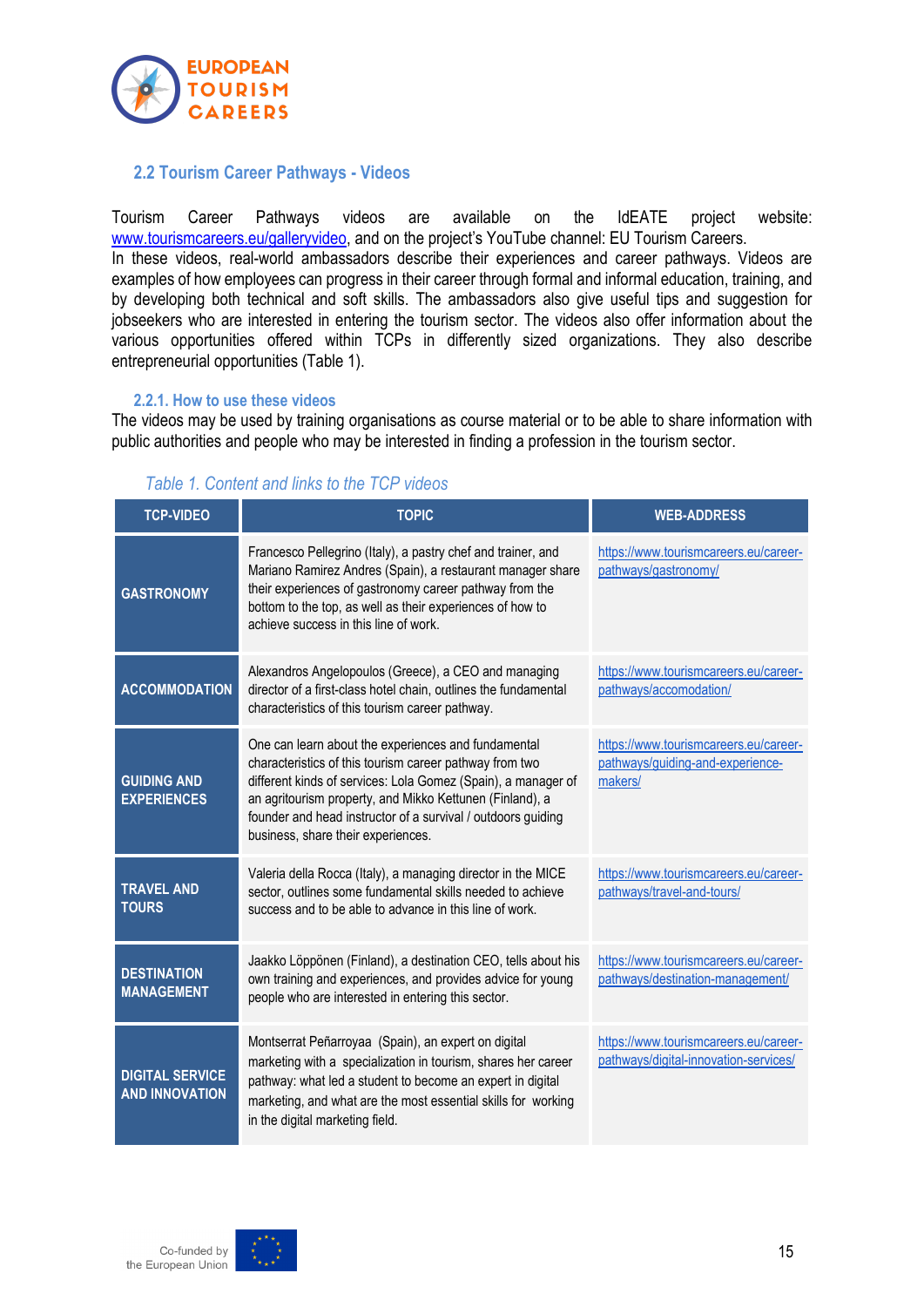

<span id="page-15-0"></span>**3. EU Opportunities for Employability and Funding - Videos**

All the videos presenting the various opportunities offered by the EU are available on the Ideate project website [\(www.tourismcareers.eu/galleryvideo\)](http://(www.tourismcareers.eu/galleryvideo)) and on the project's YouTube channel [\(EU Tourism Careers\)](https://www.youtube.com/channel/UC4doWDrgmPeXYAtLngAb5gA). One of the videos is directed at SMEs, and the other at jobseekers (Table 2). Both videos briefly present the most important tools, funding opportunities and initiatives offered by the European Union, i.e*, Drop'Pin@EURES, Your First EURES Job, Erasmus+,* and *Erasmus for Young Entrepreneurs*. [The project website](https://www.tourismcareers.eu/) provides additional material as well as links to the tools and other EU initiatives that may be regarded as being interesting by the various target groups.

*Table 2. Content and Links to the EU videos*

<span id="page-15-4"></span><span id="page-15-1"></span>

| <b>EU VIDEO</b>                                  | <b>TOPIC.</b>                                                                                                                                          | <b>WEB ADDRESS</b>                                   |
|--------------------------------------------------|--------------------------------------------------------------------------------------------------------------------------------------------------------|------------------------------------------------------|
| <b>EU OPPORTUNITIES FOR</b><br><b>JOBSEEKERS</b> | Short information video about<br>Europass EURES,<br>Drop'Pin@EURES, Erasmus+, and<br><b>Erasmus for Young Entrepreneurs</b><br>and for Jobseekers.     | https://www.tourismcareers.eu/eu-for-<br>jobseekers/ |
| <b>EU OPPORTUNITIES SMES</b>                     | Short information video about<br>EURES, Drop'pin@EURES,<br>Erasmus+, Erasmus for Young<br>Entrepreneurs and funding<br>Opportunities for tourism SMEs. | https://www.tourismcareers.eu/eu-for-<br>smes/       |

#### <span id="page-15-5"></span><span id="page-15-2"></span>**4. E-learning Modules to increase Skills and Competencies in Tourism**

The e-learning modules developed were designed to match the needs of jobseekers with those of SMEs. The modules are available via a virtual learning platform created specifically for this purpose. Three different learning modules are available via the platform for jobseekers, and another three via the platform for SMEs. Each package covers a total of 20 hours spread across the three learning modules. Each module takes an average of seven hours to complete. The platform and all the materials can be used online (using a personal computer) or via an App (on a mobile device). The content of the e-learning modules is outlined in Tables 3 and 4.

#### *Table 3. E-Learning Modules for Jobseekers*

#### <span id="page-15-3"></span>**COMMUNICATION AND MANAGEMENT OF WORK RELATIONSHIPS**

- **1. Communication Techniques and Tools**
	- $\checkmark$  Introduction to Corporate Communication
	- ✓ Communication Techniques and Tools Useful Links
	- $\checkmark$  Techniques and Tool for effectively managing communication in work environment
	- ✓ Communication Techniques and Tools-Useful Links
- **2. Intercultural Communication**
	- ✓ Communication with Foreign Customers
	- ✓ Intercultural Communication-Useful Links

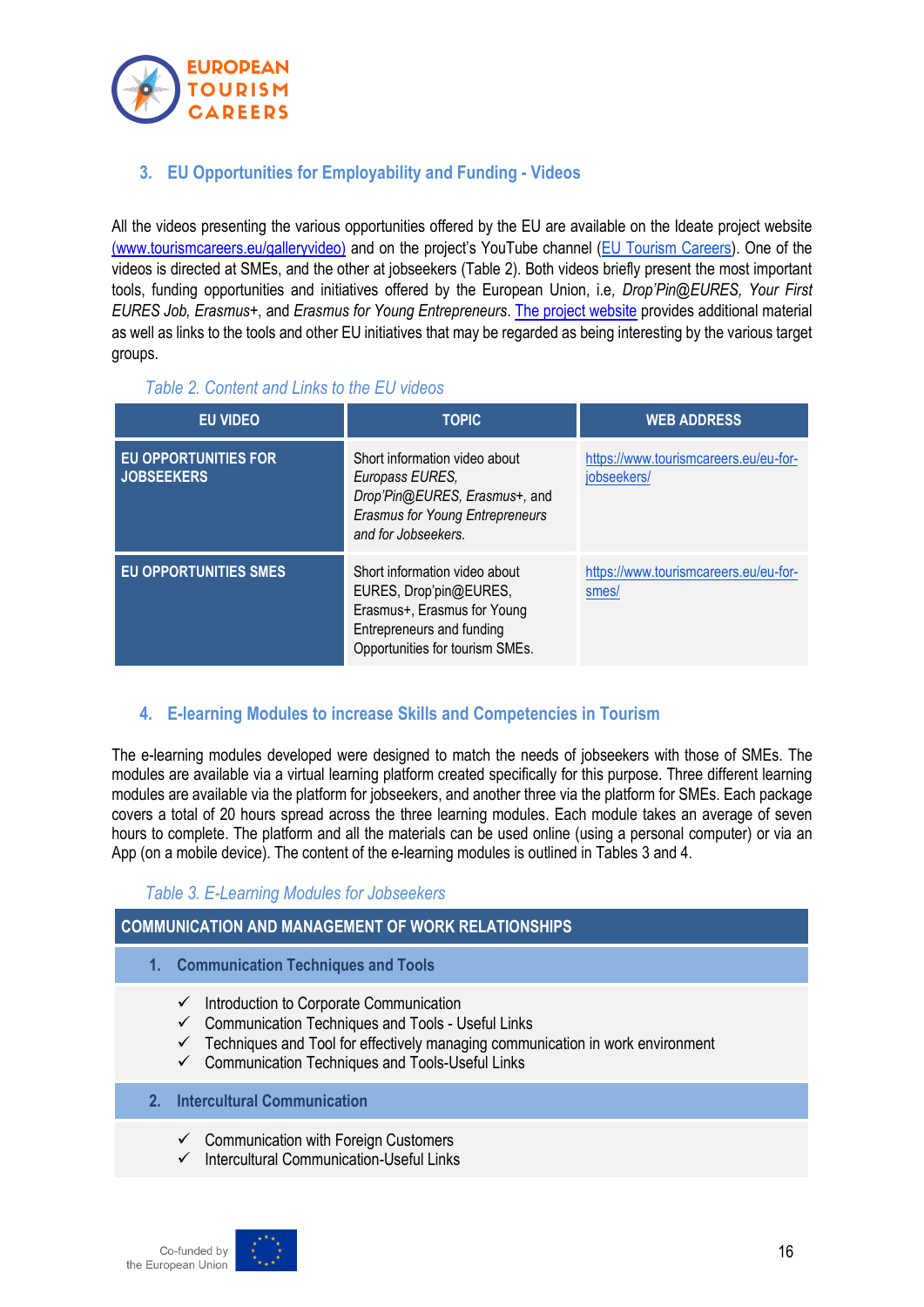

- **3. Conflict Management Approaches and Techniques**
	- $\checkmark$  Introduction to Conflict Management
	- ✓ Conflict Management Approaches and Techniques-Useful Links
	- $\checkmark$  Conflicts in the Workplace
	- $\checkmark$  Conflict Management Approaches and Techniques-Useful Links

#### **4. Course Certificate**

- $\checkmark$  Evaluating the Course
- ✓ Certificate

#### **SOFT SKILLS**

- **1. Understanding Soft Skills**
	- ✓ Introduction to Soft Skills in Tourism and Hospitality Careers

#### **2. Emotional Intelligence**

 $\checkmark$  Training in Emotional Intelligence

#### **3. Teamwork**

- $\checkmark$  Training in Teamwork
- $\checkmark$  Teamwork-Useful Links

#### **4. Assessment**

✓ Assessing your Competency Profile

#### **5. Course Certificate**

- $\checkmark$  Evaluating the Course
- ✓ Certificate

#### **WEB AND SOCIAL MEDIA MARKETING**

- **1. Digital Marketing Landscape and Channels**
	- $\checkmark$  Identifying the Digital Marketing Landscape and Opportunities
- **2. Digital Marketing Channels**
	- ✓ Role and use of Digital Marketing Channels
	- ✓ Digital Marketing Channels Useful Links
- **3. Search Engines**
	- $\checkmark$  Search Engine Optimisation and Search Engine Marketing
	- ✓ Search Engines Useful Links

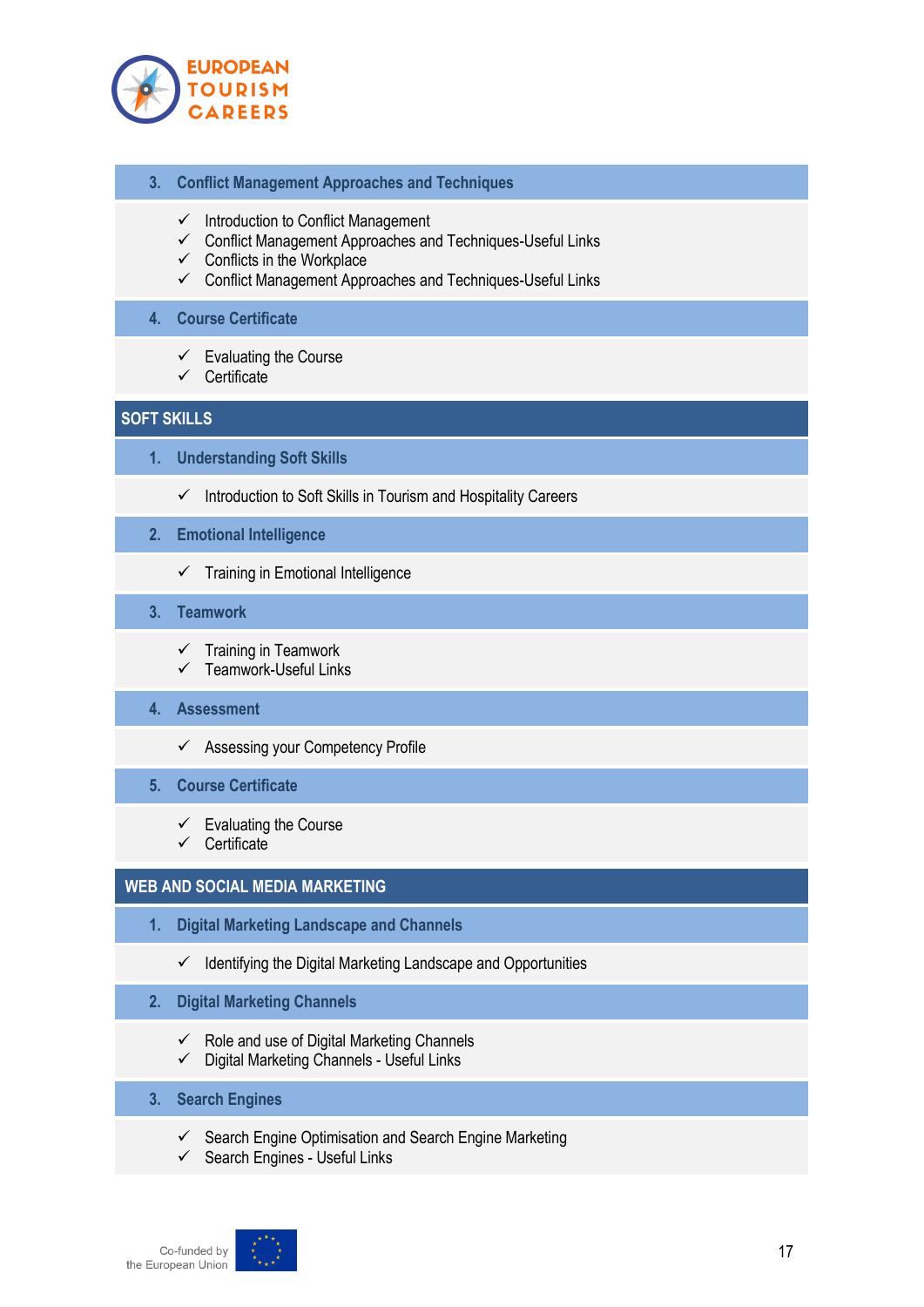

- **4. Integrated Marketing Communication and Storytelling**
	- ✓ Understanding Integrated Marketing Communication and Storytelling
	- $\checkmark$  Integrated Marketing Communication and Storytelling Useful Links

#### **5. Course Certificate**

- $\checkmark$  Evaluating the Course
- $\checkmark$  Certificate

#### *Table 4. E-learning Modules for SMEs*

#### <span id="page-17-0"></span>**SOFT SKILLS**

- **1. Understanding Soft Skills**
	- ✓ Introduction to Soft Skills in Tourism and Hospitality Careers

#### **2. Emotional Intelligence**

- ✓ Training in Emotional Intelligence
- **3. Leadership**
	- $\checkmark$  Training in Leadership
- **4. Evaluation**
	- ✓ Assessing your Competency Profile

#### **5. Course Certificate**

- $\checkmark$  Evaluating the Course
- ✓ Certificate

#### **ASSESSMENT OF PROFESSIONAL NEEDS**

- **1. The Tourism Market: Trends and Professional Careers**
	- ✓ The Tourism Market: Trends and Professional Careers
	- ✓ The Tourism Market: Trends and Professional Careers Useful Links
- **2. Business Development and Need Assessment for Recruiting**
	- $\checkmark$  My Company's Development
- **3. Course Certificate**
	- $\checkmark$  Evaluating the course
	- ✓ Certificate

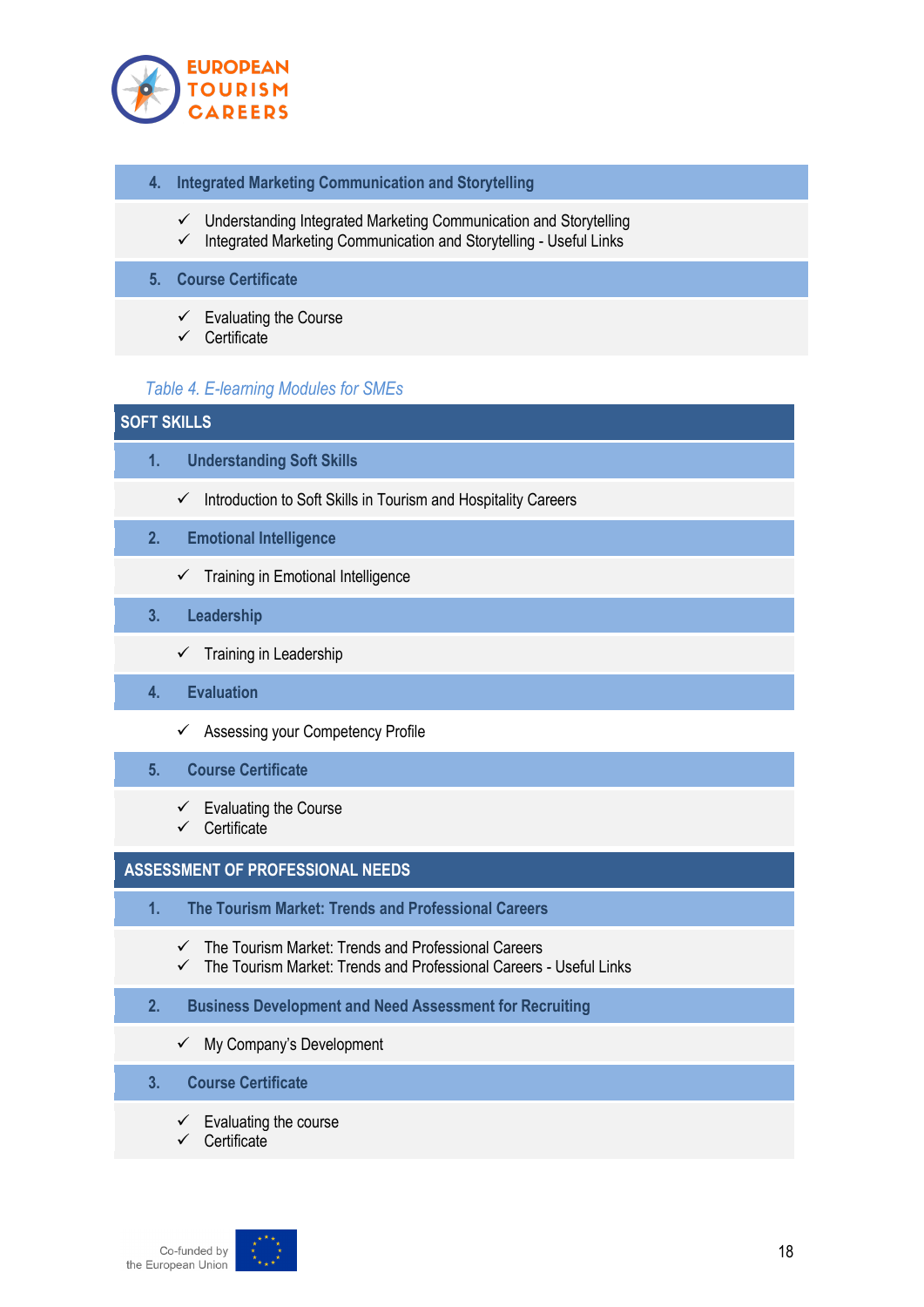

#### **SELECTION AND RECRUITMENT**

- **1. The Phases for Selecting and Recruiting**
	- $\checkmark$  The Phases for Selection and Recruitment
	- $\checkmark$  The phases for Selecting and Recruiting Useful Links

#### **2. Recruitment Tools**

- ✓ Recruitment Tools
- ✓ Recruitment Tools Useful Links

#### **3. Course Certificate**

- $\checkmark$  Evaluating the course
- ✓ Certificate

#### **The Learning Modules can be reached via following links:**

**E-learning Modules for Jobseekers**:<https://jobseekers.tourismcareers.eu/> **E-learning Modules for SMEs**[: https://smes.tourismcareers.eu/](https://smes.tourismcareers.eu/)

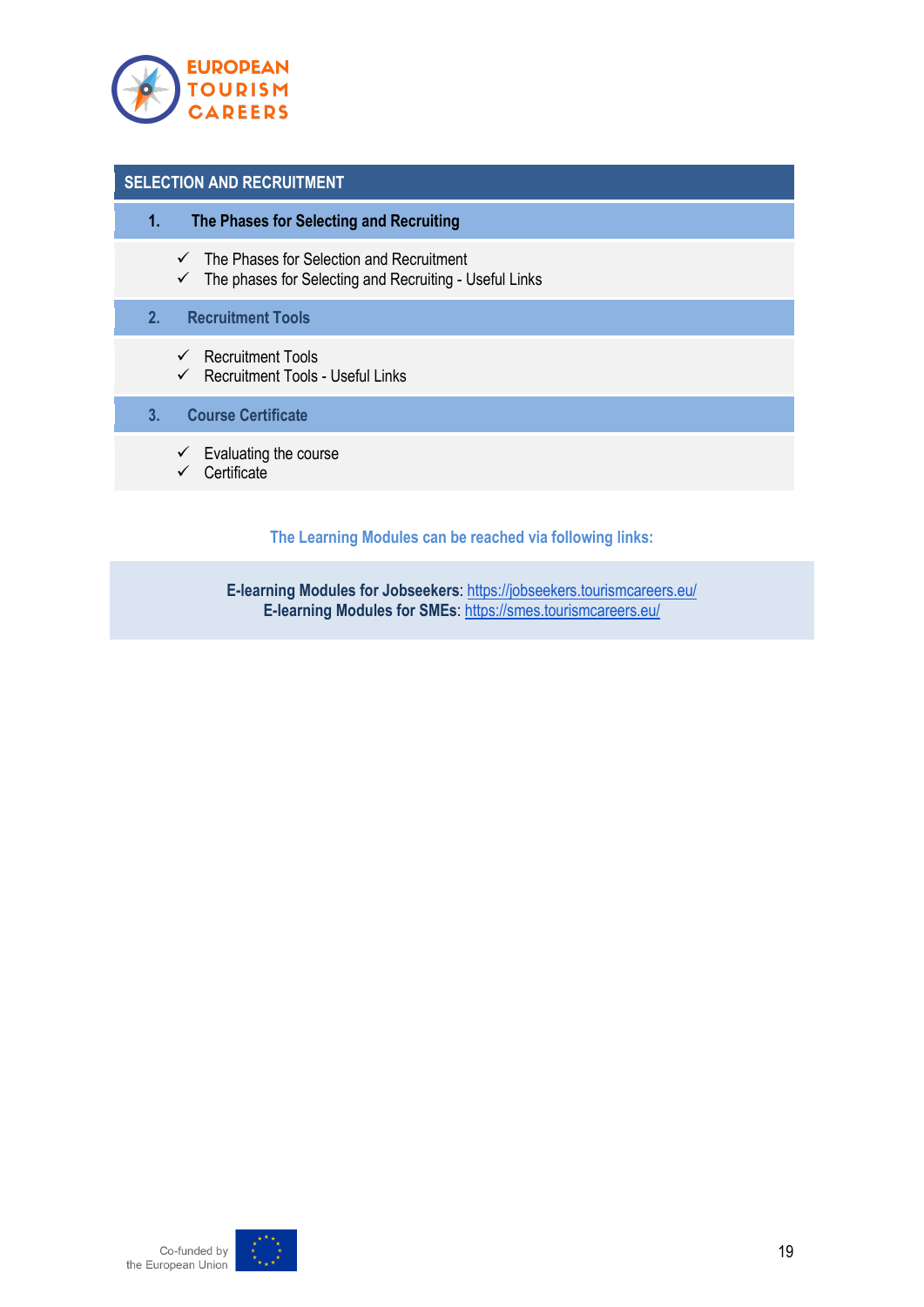

# <span id="page-19-0"></span>**5. Using the Toolkit**

In this chapter we offer you some examples of how public authorities and training providers can use the tools presented in this Toolkit. These examples are just meant to help you get started in using this material, but you may be able to think of many additional different ways to integrate this material into your activities!

# <span id="page-19-1"></span>**5.1.Training Providers**

Tools and materials for training and education providers have been designed to be able to be used across all levels of education, ranging from universities to vocational schools or complementary courses. How can these tools and materials be used? Here are some examples:

- **Teachers and trainers** may be inspired by the material developed by the IdEATE experts to revise their curricula, or to help enrich their courses with the tools made available by IdEATE. This is particularly relevant for organisations that do not offer an education specific to the tourism sector (e.g. business administration, digital sciences, etc.), to inform students about the versatile knowhow required to work in one of the fastest-growing economic sectors in Europe and worldwide.
- **Employment services** in educational institutions (e.g. universities, vocational schools, etc.) may decide to use this material to explain possible career pathways to students, or to check whether they have the right skillset for a specific vacancy.
- **At the information days and other public events**, educational institutions (e.g. universities, vocational schools, etc.) may decide to use videos to inform prospective students about possible career pathways in tourism using the individual experiences of peers employed in the sector, and inform them about EU funding opportunities to allow them to acquire skills and enhance their career opportunities in Europe.

Hereafter we provide some more examples on each specific tool.

#### <span id="page-19-2"></span>**5.1.1. TCP Profile Cards and Videos**

TCP videos and profile cards can be interesting teaching material for lecturers and training providers.

- **TCP Videos** are a motivating entry point to help people learn more about career opportunities in the EU tourism sector. Videos are meant to appeal to future jobseekers and to create interest in these careers, but they also provide valuable information about the mix of transversal and soft skills that tourism employers often look for. The TCP videos are ideally to be used as a first step when dealing with students, jobseekers, or when motivating students to find a career in tourism.
- **TCP Profile Cards** for training providers have been designed with educators and trainers in mind in order to help them tailor their curricula, and to match the current and future needs of employers in the tourism sector. TCP profile cards can work as a checklist for tourism education and training systems, that helps them educators and trainers to focus their activities on the skills tourism employers really need, and to understand where improvement is needed. The information presented in the TCP profile cards is also useful to help understand what aspects of their curriculum may need adjustment, such as the teaching format, the set of competencies provided with courses, and so on. The overarching goal is to help training and education providers to avoid skill mismatches between young jobseekers and tourism employers. TCP profile cards can also be used in-class, for instance, to discuss with students about emerging trends in the tourism job market.



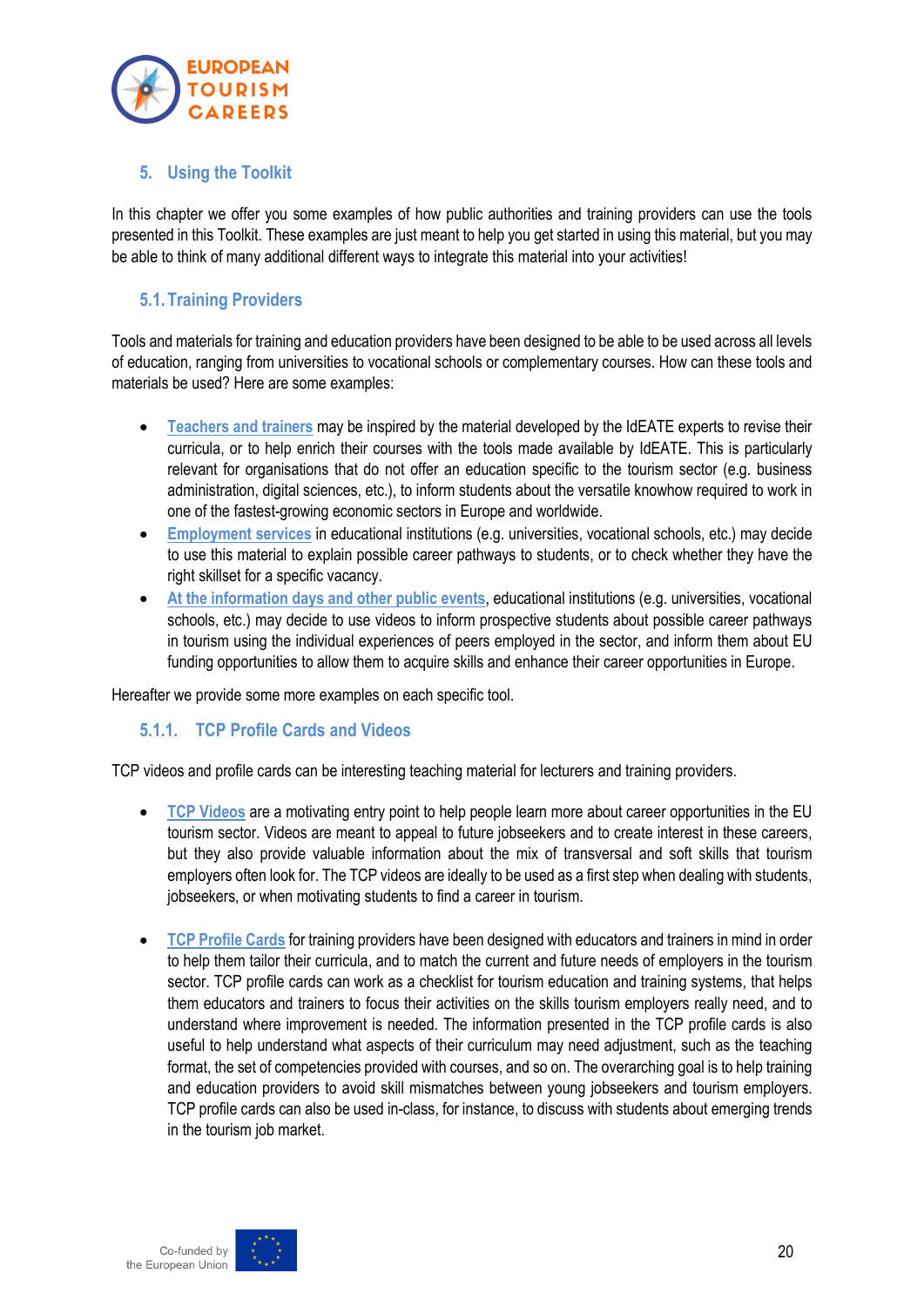

# <span id="page-20-0"></span>**5.1.2. Videos about EU Opportunities for Employability and Funding**

These videos show, in just few minutes, the wide-ranging opportunities offered by the European Union to develop skills and to find a job in the tourism sector. The videos also give hints on where to get in-depth information about these EU initiatives, instruments and available funding opportunities.

IdEATE has developed two videos: one for jobseekers and one for SMEs.

- **Videos for Jobseekers** promote the most important EU tools and initiatives for jobseekers, such as *EURES* (the European job mobility portal), *Your First EURES Job* (a targeted mobility scheme for selected sectors), *Erasmus+* (the EU programme to support education, training, youth and sport in Europe). Most EU initiatives presented in the video offer funding opportunities to study or work in other European countries. These are excellent possibilities to enable young jobseekers to learn languages, to gain international experience, and to experience studying or working in multi-cultural environments. They also reduce barriers to labour force mobility, helping young jobseekers to look for the best career opportunities all over Europe. These skills are valuable in many careers, and pivotal in tourism careers. You can find the full list and description of EU opportunities on the IdEATE website: [www.tourismcareers.eu/eu-for](https://www.tourismcareers.eu/eu-for-sme.)[jobseekers.](https://www.tourismcareers.eu/eu-for-sme.)
- **Videos for SMEs** promote the most important EU tools and initiatives for jobseekers and prospective employers. EURES helps companies to find motivated and skilled workers with a variety of backgrounds and broad experience who may wish to move to another country for work. It facilitates matching job opportunities with the right young person's profile. *Your First EURES Job* is a more specific programme to enable companies to recruit the right workforce for their hard-to-fill vacancies. It is accessible to young jobseekers aged 18-35 who receive a financial contribution from the EU in the first phase of their contract. You can find the full list and description of EU opportunities on the IdEATE website: [www.tourismcareers.eu/eu-for-sme.](https://www.tourismcareers.eu/eu-for-sme.)
- Training institutions can use these videos to find funding opportunities that are of interest to their students, be they undergraduate students or professionals) and to help increase their understanding of these initiatives. The videos can also be used by training institutions to provide jobseekers and SMEs with useful information about the funding or matchmaking opportunities supported by the European Institutions.

#### <span id="page-20-1"></span>**5.1.3. E-Learning Modules for Jobseekers and SMEs**

Training is often perceived as a waste of time and money, especially for small-sized enterprises. This is the main cause of the mismatch between the skills of jobseekers and the needs of SMEs. The e-learning modules presented in this document have been designed to overcome this problem, as they have been developed together with representatives of both jobseekers and employers. Modules are short, easily accessible, and still have a concrete applicability for the sector. Educational organisations at all levels - from vocational training schools to higher education - can use the training modules offered for jobseekers as an additional training material in their syllabuses, or can use them just to inform the students about the availability of these training modules to provide much-needed skills in the tourism sector. Educational organisations can also act as intermediaries by offering information about SME training modules for the tourism SMEs in their regions so as to enhance businesses' skills and competencies in communication, leadership and recruiting.

Time and money are usually regarded as challenges or obstacles to tourism SMEs taking part in training, but with the platform they themselves can choose the most convenient time for studying. These training modules can be also exploited by including them in the training offer of the educational organisations' research and development projects.

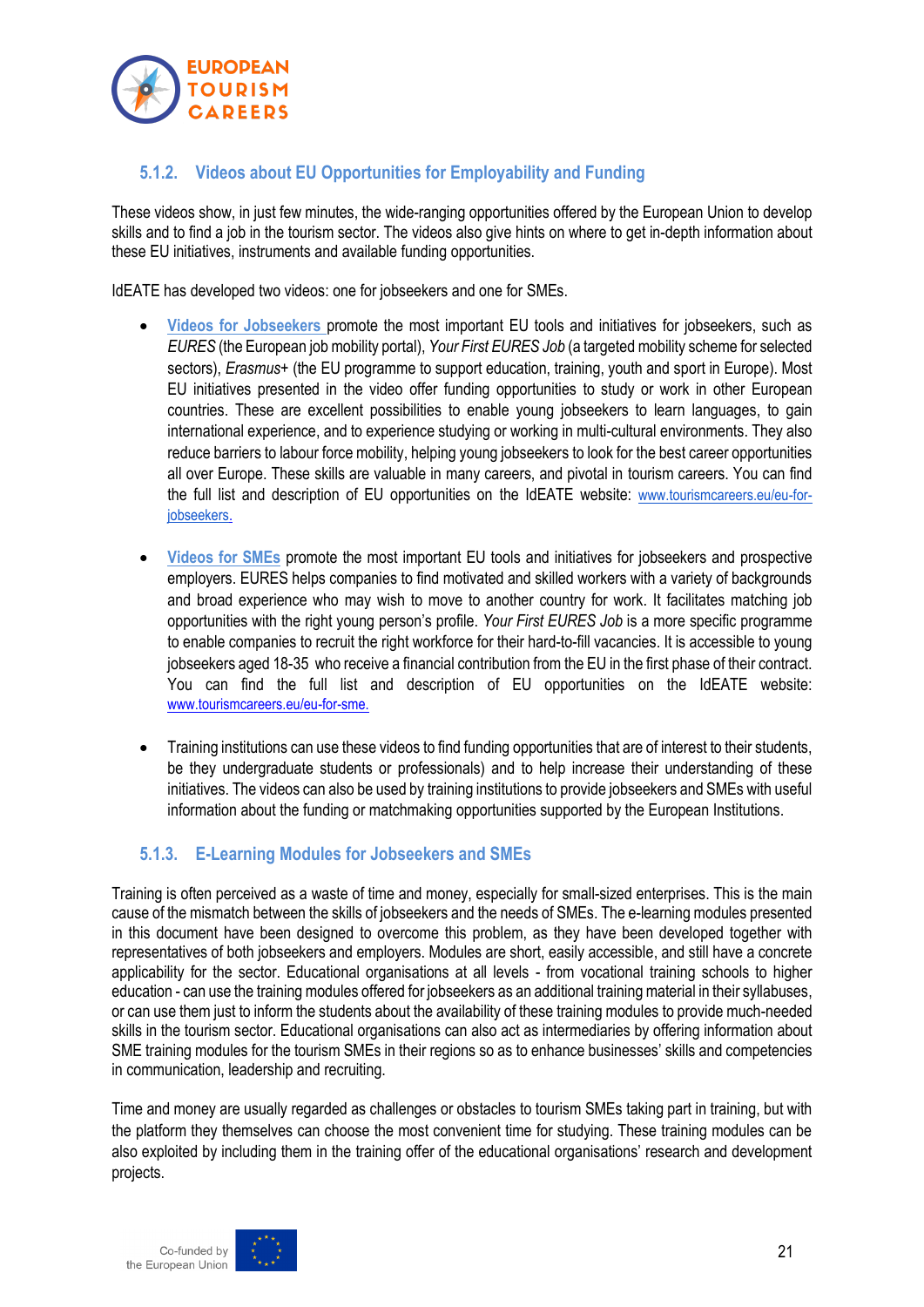

Apart from the training needs, the e-learning platforms can support the participation of several stakeholders (tourism industry associations, education providers, policymakers, local authorities) and operate as *fora* for discussions. The platform is aimed at establishing a learning ecosystem that supports learners in building practicebased communities and acquiring skills. The platform uses tools such as personal profiles to allow users to present their skills and experiences, social networking and people search for users to be connected and form teams, gamification, with custom badges, for users to be rewarded and motivated based on their knowledge and behaviour on the platform. It is possible for education providers to support these networking opportunities by steering students to the platform.

#### <span id="page-21-0"></span>**5.2.Public Authorities**

Tourism is a labour-intensive sector that has been growing rapidly over the last few decades. It brings employment and livelihood to regions across Europe. Policymakers and public authorities (e.g. national, regional and local administrations, tourism developers, and destination management organizations) are concerned with the regional development and sustainable growth of tourism businesses, as well as with the overall image and quality of the tourism services offered in their area and the availability of the workforce. Constant development of effective skills and a competent workforce in the tourism sector is a major challenge to help sustain a balanced and sustainable territorial development at different regional levels.

#### <span id="page-21-1"></span>**5.2.1. TCP Profile Cards and Videos**

TCP profile cards and videos offer public authorities information to help shape future training, educational and regional development strategies, and to give direction on how to prioritise or select projects financed with regional funds in order to tackle the tourism sector skills mismatch effectively.

Employment service providers can use the videos to support their services. The videos are an easy way to give tourism jobseekers information about the possibilities to work in the tourism sector. Via these videos it is possible to show possible future tourism workers the career opportunities within the tourism sector, and at the same time to improve the image of the tourism sector, and to inform them about which skills they would need to develop to start or advance in their chosen career.

### <span id="page-21-2"></span>**5.2.2. Videos about EU Opportunities for Employability and Funding**

The two aforementioned videos, one for jobseekers and one for SMEs, have an informative purpose for public authorities such as the organisations responsible for project funding or tourism associations. The videos show, in just a few minutes, the main opportunities for developing skills, and the possibilities through which employees and companies can be found and become connected. Additionally, they give hints and useful links to get more in-depth information about EU initiatives, instruments and available funding opportunities. Public authorities can use these videos in their events, speeches and when specifically guiding tourism SMEs. Videos offer an easy way for SMEs to start to look for more in-depth information.

• Videos offer employment service providers with an easy way to provide tourism jobseekers with information about opportunities on working or studying abroad, and for indicating to them where to get information for their career development. They can also support HR managers, tourism entrepreneurs and SMEs in their research for suitable members of staff by providing a quick and intuitive overview of the main sources of information and funding opportunities. Employment service providers can also use these videos to gain knowledge about current funding and employment opportunities in Europe.



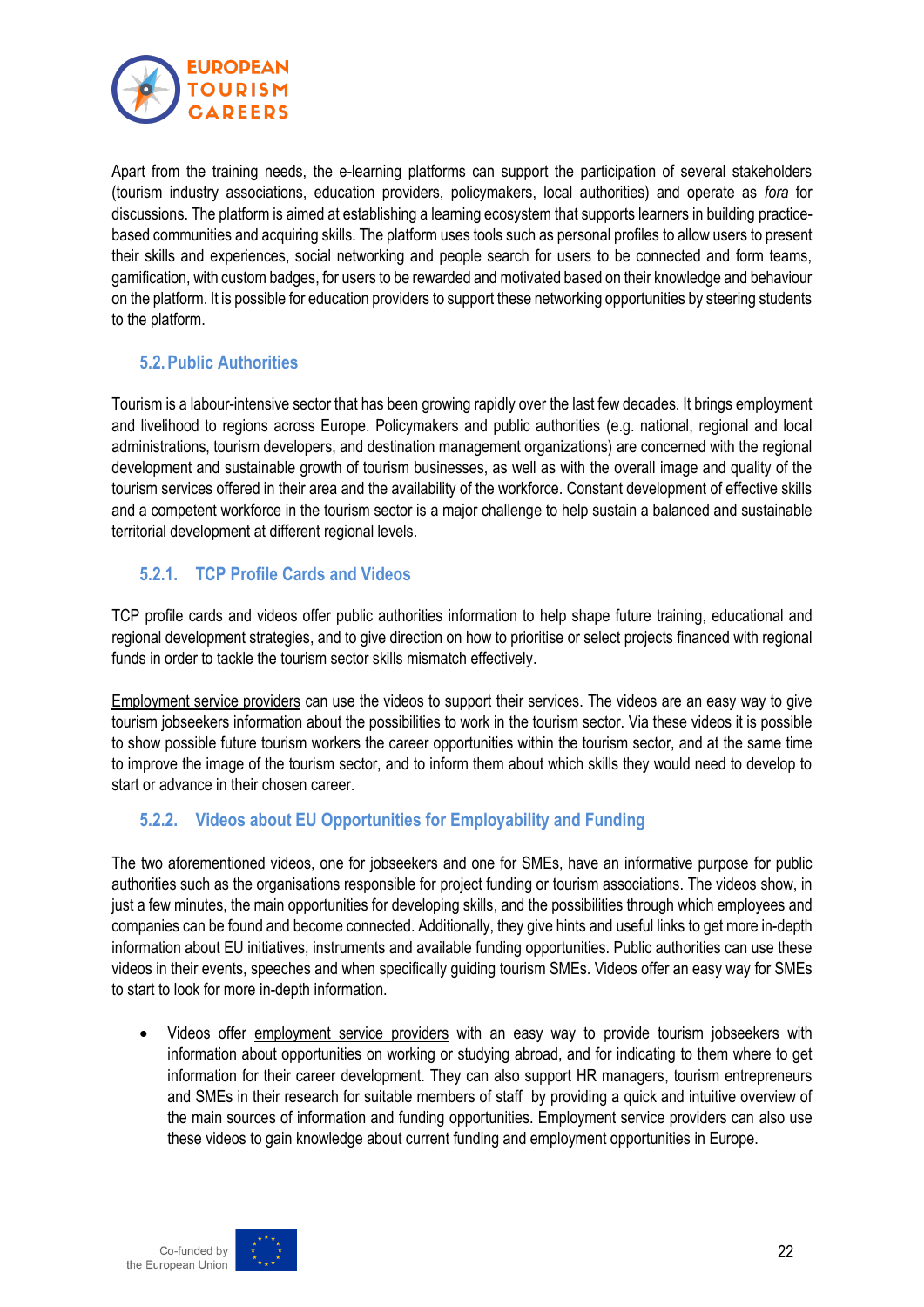

• Consultants, business associations and chambers of commerce can also obtain useful information for themselves and their clients/associates who may be looking for funding opportunities to be able to include high-quality staff in their workforce.

#### <span id="page-22-0"></span>**5.2.3. E-Learning Modules for Jobseekers and SMEs**

Tourism is an economic sector with a strong local dimension. Tourism is often a key driver of local economic development and a boost for employment. However, organizations, both at policy and operational level, might miss concrete tools to tap tourism's full potential for economic growth. The IdEATE e-learning modules for tourism jobseekers and SMEs aim at filling this gap by offering the required toolset to help enhance the skills and competencies of local jobseekers whilst harmonising competencies across Europe.

- **Public authorities** such as decision-makers, funding officers, and employment service providers can, as intermediaries, inform the jobseekers and tourism SMEs about the possibilities to increase their skills in various areas like soft skills, teamwork, leadership, communication, web and social media marketing, or recruitment processes. Modules offer ready-made, easy-to-use solutions for tourism jobseekers and SMEs. Public authorities can also advise SMEs in the area to take up these training opportunities, since they can be done whenever it is most convenient for them.
- Public authorities might find the tools useful to help familiarise themselves with trends in the tourism labour market. Through e-learning modules, public authorities can increase their knowledge about the most necessary skills and competencies required by the tourism sector, which for the most part are not yet included in the syllabuses of educational organisations. These learning modules can also be exploited by including them as part of different regional projects, or as part of the official qualification paths for tourism training.
- The Jobseeker and SME platforms also support the participation of **public authorities' stakeholders** (tourism industry associations, education providers, policymakers, local authorities) to help form networks and to operate as *fora* for the discussion. On the platform users can create personal profiles in order to present their skills and experiences, and to create connections with jobseekers, SMEs or public authorities. Public authorities can be part of these networks, but can also guide, for example, jobseekers to be part of these networks.

#### <span id="page-22-1"></span>**5.3.The Value of Tools and Materials for Jobseekers and SMEs**

The toolkit has most value for its direct beneficiaries - jobseekers and SMEs. The following boxes provide a brief introduction as to how these two groups can utilize and benefit the outcomes, and on how you can introduce the tools contained in the toolkit to these target groups.



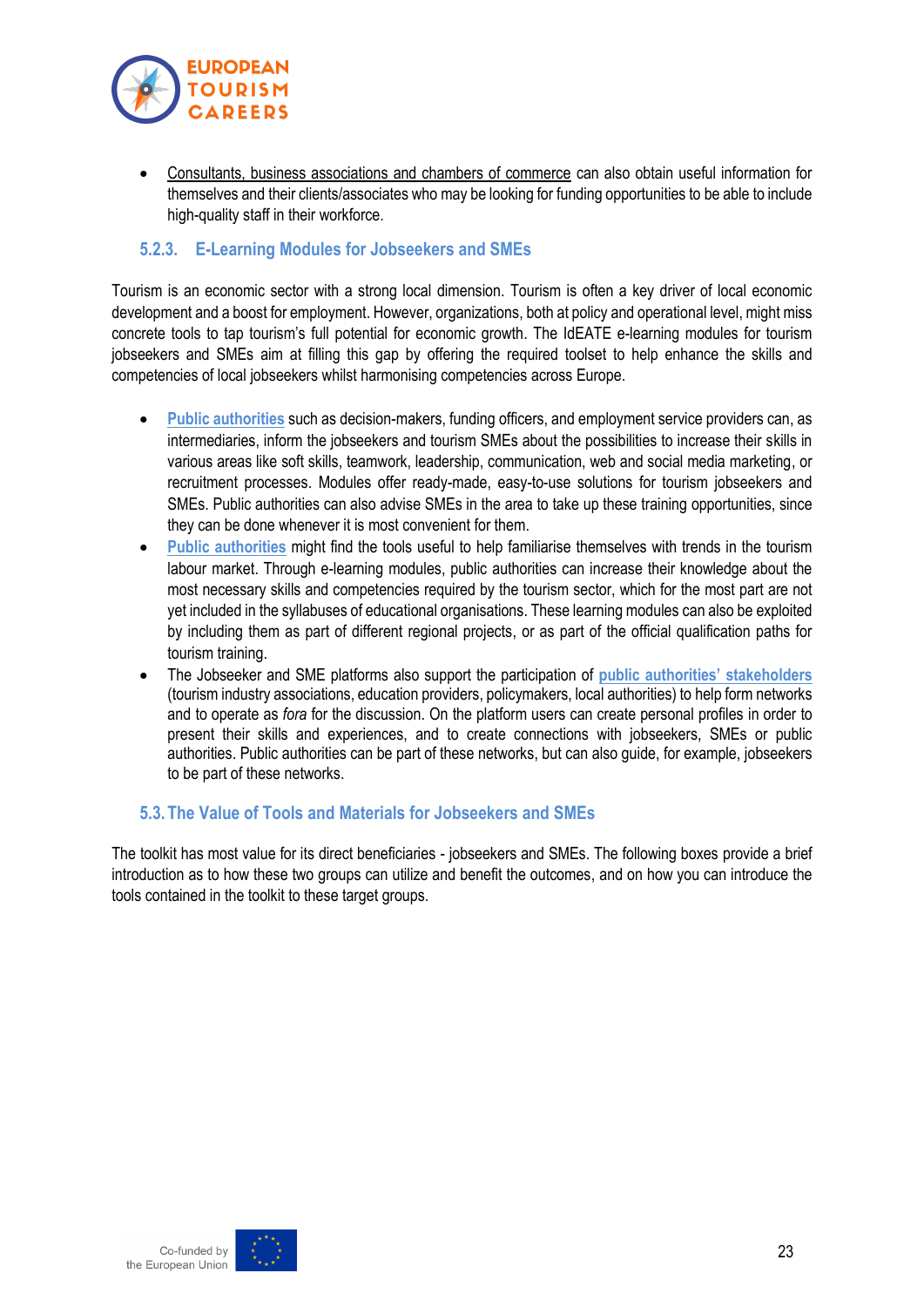

#### <span id="page-23-0"></span>**Box 1. Usability and Benefits for Jobseekers**

#### **JOBSEEKERS**

#### **[TCP Videos](https://www.tourismcareers.eu/galleryvideo/)**

In these videos, jobseekers can obtain information and listen to true working-life experiences related to selected tourism career pathways. The videos can help them see the possibilities available, and the requirements needed to succeed in each career pathway. Videos are an easy way to increase interest, attract and motivate jobseekers to apply for jobs in the tourism sector.

#### **TCP Cards**

These cards provide jobseekers with information on different possible career pathways in the tourism sector. TCPs describe how an employee/jobseeker might progress his or her career through formal education or training, informal learning, and developing both technical and soft skills, and in this way to progress over time to the next level of employment and education up to the achievement of the overall career pathway. Young jobseekers can benefit from this useful information that allows them to:

- 1) know what are the most attractive and most-needed occupations for the tourism market,
- 2) explore and evaluate a number of education and career options,
- 3) make reasoned goals for their future in the tourism sector, and
- 4) help them to decide where they want to work.

#### **[EU Opportunities Video](https://www.youtube.com/watch?v=tuZky7pHL04)**

Tourism jobseekers and students can use this video to learn about what is required to apply for a job in Europe, where they can find the available job and apprenticeship opportunities, and how they can go to study abroad. **[E-Learning Platform](https://jobseekers.tourismcareers.eu/)**

The E-Learning Platform is useful to help jobseekers to understand which kind of competencies are most requested in the tourism labour market, and to gain specific skills to help them to find a job in the tourism sector. Moreover, the forum allows them to discuss with their peers in their own or in other countries and to exchange experiences with reference to training and jobs, and thus favour their mobility across Europe.

#### <span id="page-23-2"></span><span id="page-23-1"></span>**Box 2. Usability and Benefits for SMEs**

#### **SMALL AND MEDIUM SIZED ENTERPRISES (SMES)**

#### **[EU Opportunities Video](https://www.youtube.com/watch?v=i8NKgHhK3HA)**

SMEs can use this video to learn about how they can recruit European citizens for their company, to discover what other possibilities there are to get new ideas for improving their own business, and to discover where to find information about the various funding opportunities offered by the EU.

#### **[E-Learning Platform](https://smes.tourismcareers.eu/)**

For SMEs this is a useful tool to help them get fast and free-of-charge education to improve their skills in terms of recruitment, soft skills and leadership. The E-Learning Platform is an effective means of providing corporate training, because it allows them to train human resources whilst saving time and costs. Moreover, the e-learning packages include skills that are very relevant to the effectiveness and success of enterprises, but that are often not included in corporate training plans. Finally, the platform is a means for enterprises to relate with the relevant stakeholders (tourism industry associations, education providers, policymakers, local authorities) in order to discuss the various important issues linked to the development of the tourism sector in Europe. The modules are online, which provides added value by giving businesses the chance to study whenever it is convenient, and at their own pace.

#### **[TCP Videos](https://www.tourismcareers.eu/galleryvideo/)**

Videos of the ambassadors of different TCPs can provide inspiration for other entrepreneurs, and give them new ideas for running their own business.

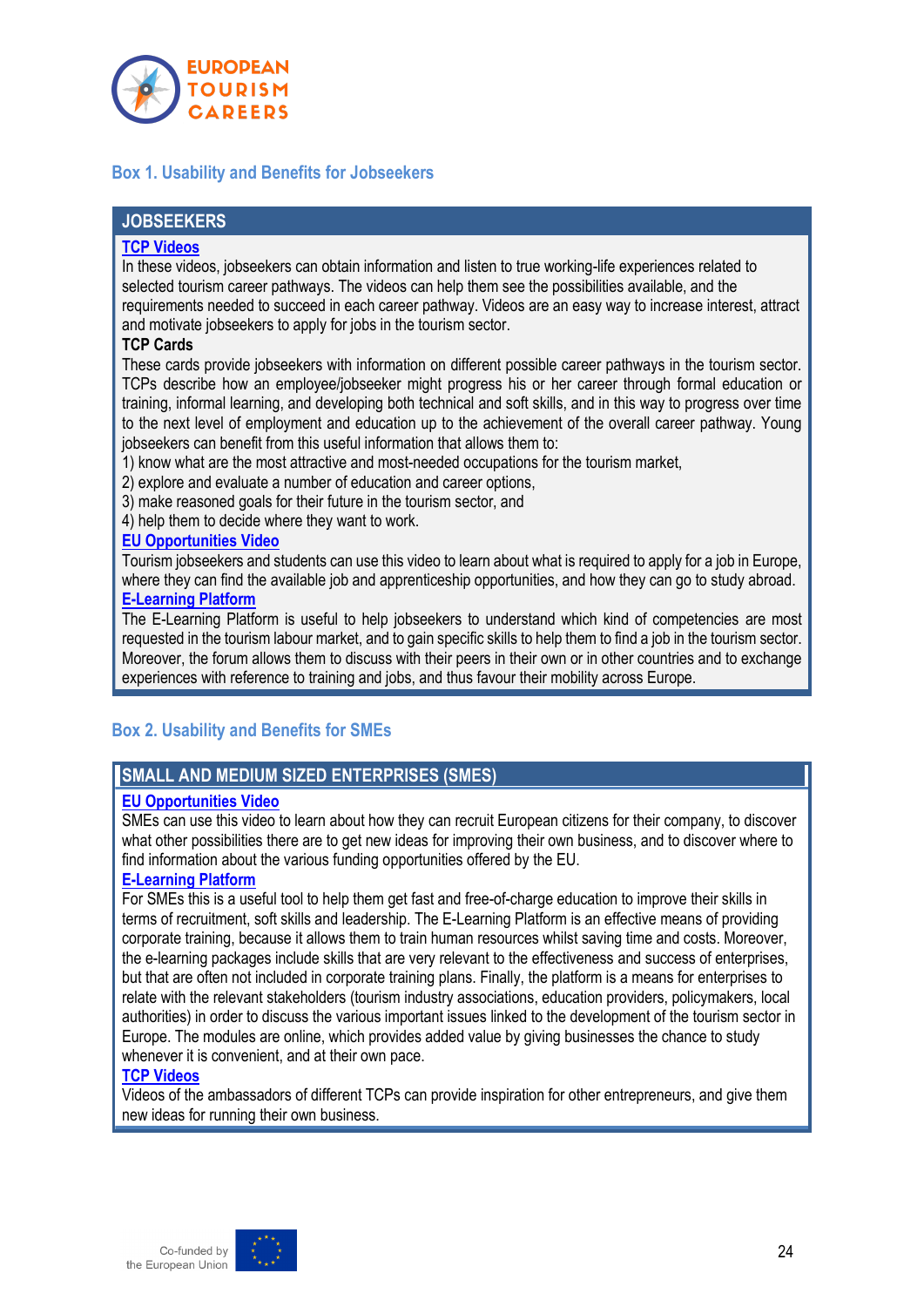

# <span id="page-24-0"></span>**Appendices**

# <span id="page-24-1"></span>**Annex 1. Toolkit – Glossary**

| <b>AMBASSADOR</b>                                       | An official messenger or representative of a certain tourism career and tourism career pathway. A<br>person who represents his/her line of work or/and company in a positive light, and by doing so<br>helps to increase awareness of a certain career pathway.                                                                                                                                                                                                                                                                                                               |
|---------------------------------------------------------|-------------------------------------------------------------------------------------------------------------------------------------------------------------------------------------------------------------------------------------------------------------------------------------------------------------------------------------------------------------------------------------------------------------------------------------------------------------------------------------------------------------------------------------------------------------------------------|
| <b>COMPETENCE</b>                                       | A proven ability to use knowledge, skills and personal, social and/or methodological abilities, in work<br>or study situations, and in professional and personal development. In the context of the European<br>Qualifications Framework, competence is described in terms of responsibility and autonomy.                                                                                                                                                                                                                                                                    |
| <b>E-LEARNING</b><br><b>MODULE</b>                      | A training module which is administered through an online platform (distance learning), including a<br>specific curriculum defining learning outcomes, reference training contents as didactic<br>materials/videos/presentations/tutorials, and tools for assessment of the learning outcomes.                                                                                                                                                                                                                                                                                |
| <b>FOCUS GROUP</b>                                      | A small number of people (usually between 6 and 10) brought together with a moderator to focus on<br>a specific topic. Focus groups aim at having a discussion instead of individual responses to formal<br>questions, and produce qualitative data (preferences and beliefs) that may or may not be<br>representative of the general population. With specific reference to the project, the aim of the focus<br>groups is to collect data regarding the training needs of beneficiaries (i.e. jobseekers and SMEs).                                                         |
| <b>JOBSEEKER</b>                                        | According to the project framework, jobseekers are young people (up to 35 years of age) previously<br>employed in tourism services but presently without a job, academic students in tourism approaching<br>the labour market for the first time, seasonal employees in tourism, or people who have worked<br>previously in other fields, but who are considered to be employed in tourism services.                                                                                                                                                                          |
| <b>SKILL</b>                                            | The ability to apply knowledge and use know-how in order to complete tasks and solve problems. In<br>the context of the European Qualifications Framework, skills are described as being either cognitive<br>(involving the use of logical, intuitive and creative thinking) or practical (involving manual dexterity<br>and the use of methods, materials, tools and instruments).                                                                                                                                                                                           |
| <b>SMES</b>                                             | Small and Medium-sized Enterprises.                                                                                                                                                                                                                                                                                                                                                                                                                                                                                                                                           |
| <b>SOFT SKILLS</b>                                      | Also referred to as communication skills, transversal skills, or talents, are transferable skills that<br>everyone has, and that everyone uses, such as the ability to work in a team, leadership, creativity,<br>self-motivation, the ability to make decisions, time management and problem-solving.                                                                                                                                                                                                                                                                        |
| <b>STAKEHOLDER</b>                                      | An individual, group, or organisation, which may affect, be affected by, or perceive itself to be<br>affected by a decision, activity, or outcome of a project. Entities that have an interest in a given<br>project may, for example, gain something upon the successful completion of a project, may assist in<br>the project's completion, or may have a positive or a negative influence on the project's completion.<br>These kind of entities are, for example, jobseekers, training providers, public authorities, non-<br>governmental organisations and enterprises. |
| <b>TOURISM</b><br><b>CAREER</b><br><b>PATHWAY - TCP</b> | Small groups of connected occupations within a tourism career cluster, organized in a hierarchical<br>structure that demonstrates the increasing acquisition of skills, competencies, and credentials as<br>informed by industry /employers. The evolution along this pathway is possible thanks to the<br>acquisition of specialized knowledge and professional expertise, and also to the merits and activities<br>developed throughout one's professional life.                                                                                                            |
| <b>TRANSVERSAL</b><br><b>COMPETENCE</b>                 | Set of competencies related to attitudes and values (knowing how to be) and, procedures (know-<br>how). These skills can be acquired through non-work or leisure activities, or through participation in<br>education or training. They can be transferred from one specific professional field to another. For<br>example, digital competencies and knowledge about aspects relating to sustainability can be used,<br>and are essential, in all tourism career pathways.                                                                                                    |

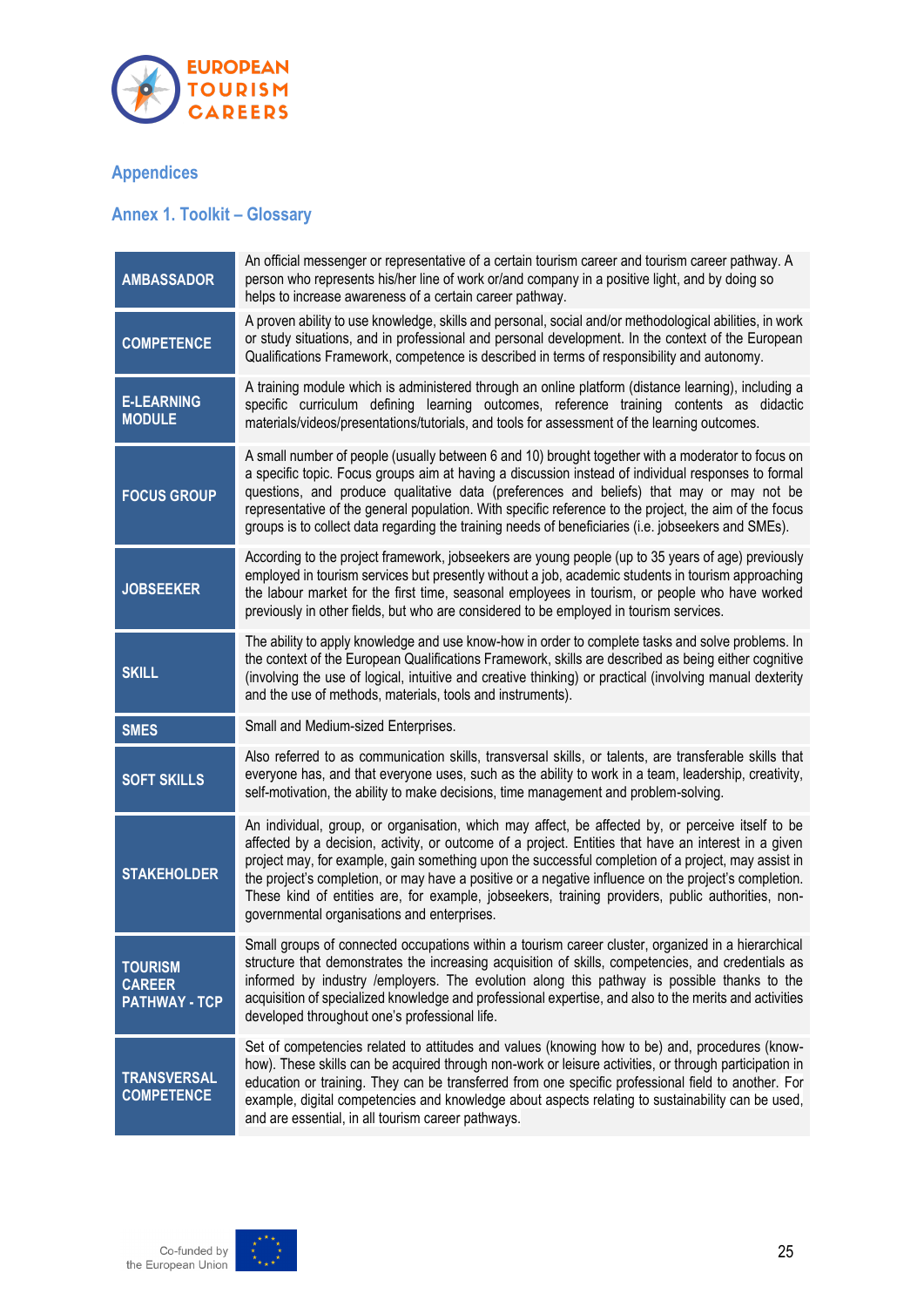

# <span id="page-25-0"></span>**Annex 2. The most important transversal and soft skills selected for the six TCPs**

| <b>TRANSVERSAL SKILLS</b>                                                                                                                                                                                  | <b>SOFT SKILLS</b>                                                                                                        |
|------------------------------------------------------------------------------------------------------------------------------------------------------------------------------------------------------------|---------------------------------------------------------------------------------------------------------------------------|
| Those communication skills required to plan and<br>deliver tourism-related services to different types of<br>customers in different languages.                                                             | Problem-solving skills including mediation skills and<br>intercultural understanding.                                     |
| Digital competence, or the confident and critical<br>information and<br>οf<br>communications<br>usage<br>technology for work purposes.                                                                     | communication/negotiation<br>skills<br>Empathy and<br>(especially for those who are in direct contact with<br>customers). |
| A sense of initiative and entrepreneurship, intended<br>as the ability to turn ideas into action through<br>creativity, innovation and risk-taking, as well as the<br>ability to plan and manage projects. | Resilience, adaptability, good presentation skills<br>(emotional intelligence).                                           |
| Sustainability<br>responsible<br>and<br>awareness<br>management.                                                                                                                                           | Stress and time management.                                                                                               |
|                                                                                                                                                                                                            | Teamwork in multidisciplinary, international and<br>multicultural contexts.                                               |
|                                                                                                                                                                                                            | Organizational and planning skills.                                                                                       |
|                                                                                                                                                                                                            | compromise, respect<br>Ethical<br>for<br>others,<br>and<br>acceptance of diversity.                                       |



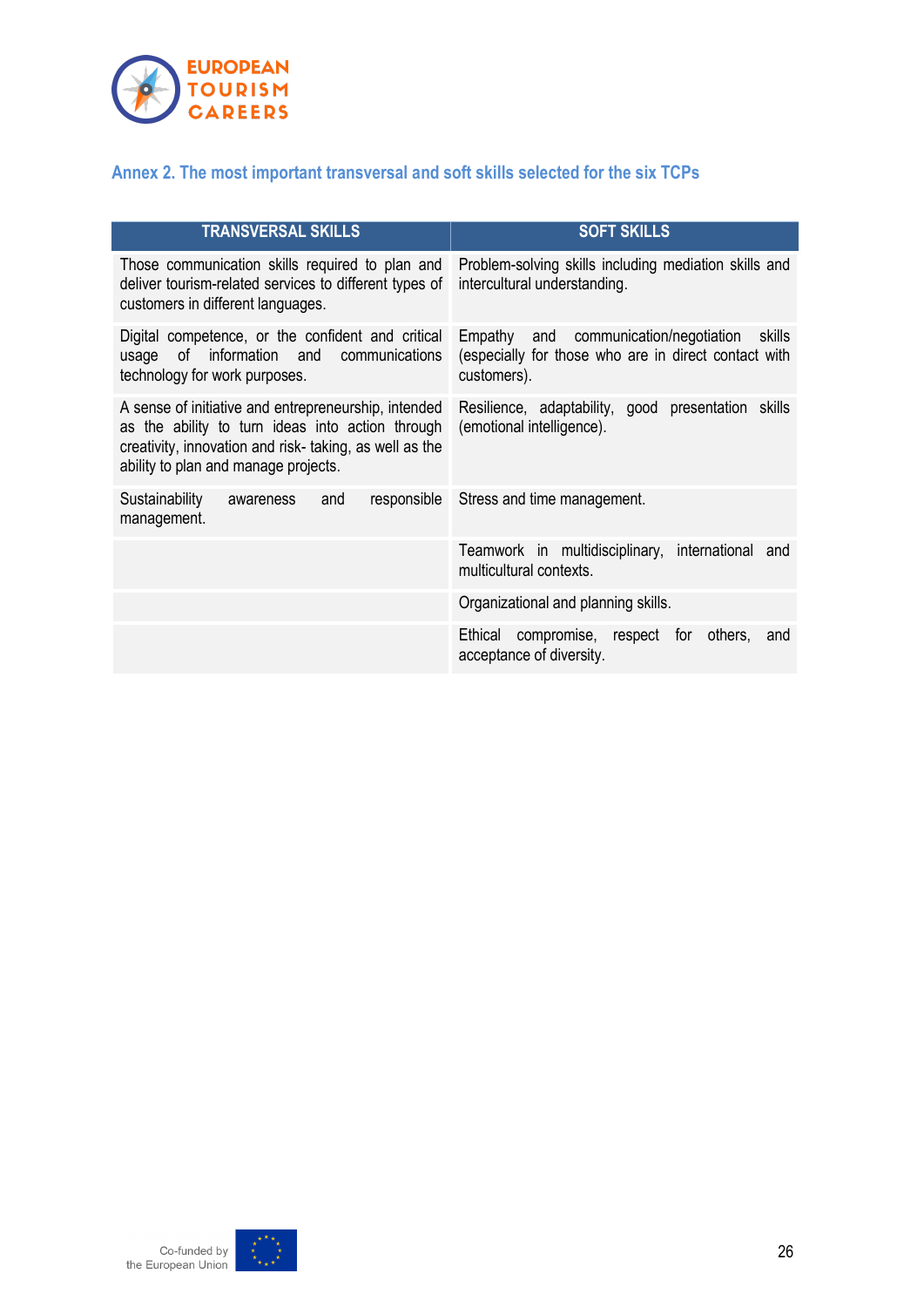

#### <span id="page-26-0"></span>**Annex 3. TCP Profile Cards**

# **ACCOMMODATION ESTABLISHMENT MANAGER**

This TCP is sub-sectorial, in that the occupations therein all fall within the domain of accommodation management. This implies that, while the qualifications and skills required pertain to several different fields, accommodation is the core focus. The groups of connected occupations that fall within this Establishment Manager career cluster range from relatively skilled to relatively unskilled, and while some are broadly-based, others involve a narrow and specific skillset.

The job roles identified within this Accommodation TCP are as follows (in approximate hierarchical order):

#### **Accommodation Subsector**

- Establishment Chain Director
- Area Director or Establishment Chain (Finances, Human Resources, Marketing, Quality, Procurement, etc.)
- Establishment Director
- Establishment Department Director (Sales & Reservations, Events, Human Resources, Marketing, Public Relations, etc.)
- Establishment Department Manager (Sales & Reservations, Events, Human Resources, Marketing, Public Relations, etc.)
- General Manager (or SME Owner-Manager)
- Head of Reception
- Receptionist
- Concierge
- Administrative Staff

The occupations that fall within this TCP are, on the whole, likely to require graduates and postgraduates with a specialism in hospitality / hotel management / tourism or similar. At the higher-qualified end of the careers spectrum, employers may also value a postgraduate qualification, more specifically in hotel management or tourism. The number of years of experience varies a lot according to the career stage, but this can be up to fifteen years for job roles at the upper end of the hierarchy. The opportunities for women to occupy job roles within this TCP are relatively high across the board, and while some career stages may have higher accessibility to immigrant populations, the likelihood is relatively low in advanced-stage careers unless minimum qualifications and skills are met.

At the upper end of the career spectrum, practically all of the skills identified in the IdEATE TCPs exercise are relevant and valued, while at the lower end certain skillsets are not generally required, given that more administrative job profiles are often less skilled than management ones. Management roles at the upper end of the spectrum are more likely to be found in larger tourism corporations, while those at the lower end of the spectrum that relate to management are more prevalent in small and medium-sized enterprises and organisations.



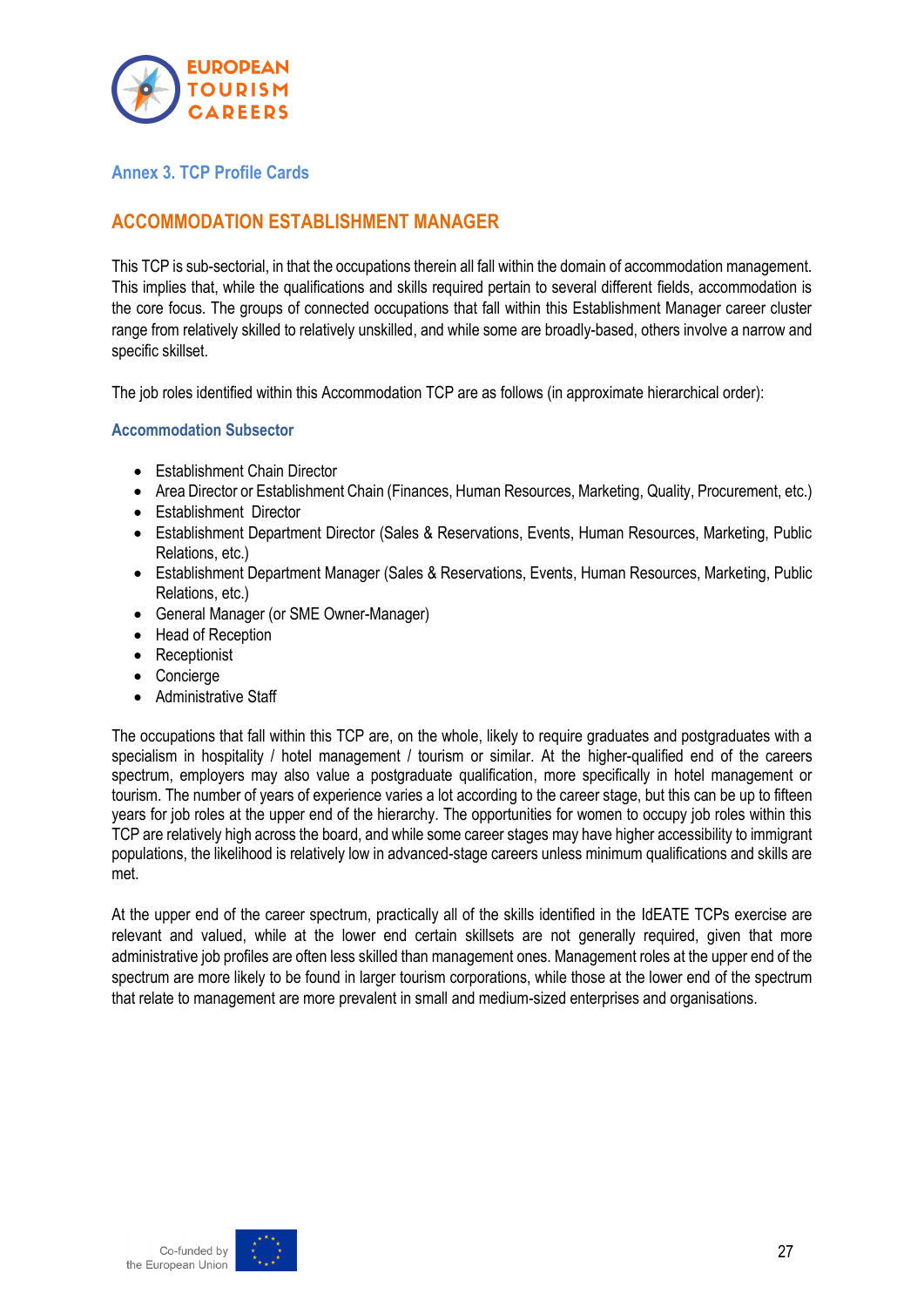

# **CHEF**

This TCP contains a diversity of culinary and gastronomy-related job roles that fall within the food and beverage sub-sector. This implies that while the qualifications and skills required for becoming a chef pertain to several different fields, catering and culinary / gastronomic arts form the core focus. The groups of connected occupations that fall within this Chef career cluster range start out as relatively unskilled, but can lead up to highly skilled positions that involve a very specific skillset at the upper end.

The job roles identified within this Chef TCP are as follows (in approximate hierarchical order):

#### **Food and Beverage Subsector**

- Executive Chef
- Sous-Chef
- Chef de Partie
- Commis
- Garçon

The occupations that fall within the upper end of this TCP are, on the whole, likely to require graduates with a specialism in catering or culinary / gastronomic arts or similar. Vocational education and training are generally important in this TCP, although at the higher-qualified end of the spectrum of careers, employers may also value an undergraduate or even a post-graduate qualification in a specific branch of catering / gastronomy. The number of years of experience required varies a lot according to the career stage, but can be up to seven years for higherskilled job roles. The opportunities for women to occupy job roles within this TCP are generally low across the board, and accessibility to immigrant populations is relatively high, particularly in lower stage and less skilled job profiles.

At the upper end of the career spectrum, practically all of the skills identified in the IdEATE TCP exercise are relevant and valued while, at the lower end, certain skillsets are generally not required, being that more entry level job profiles are often less skilled than higher end ones, and less-measurable, informal practical experience can be highly valued. Roles at both ends of the spectrum are more likely to be found in larger restaurants / tourism corporations as well as in SMEs.



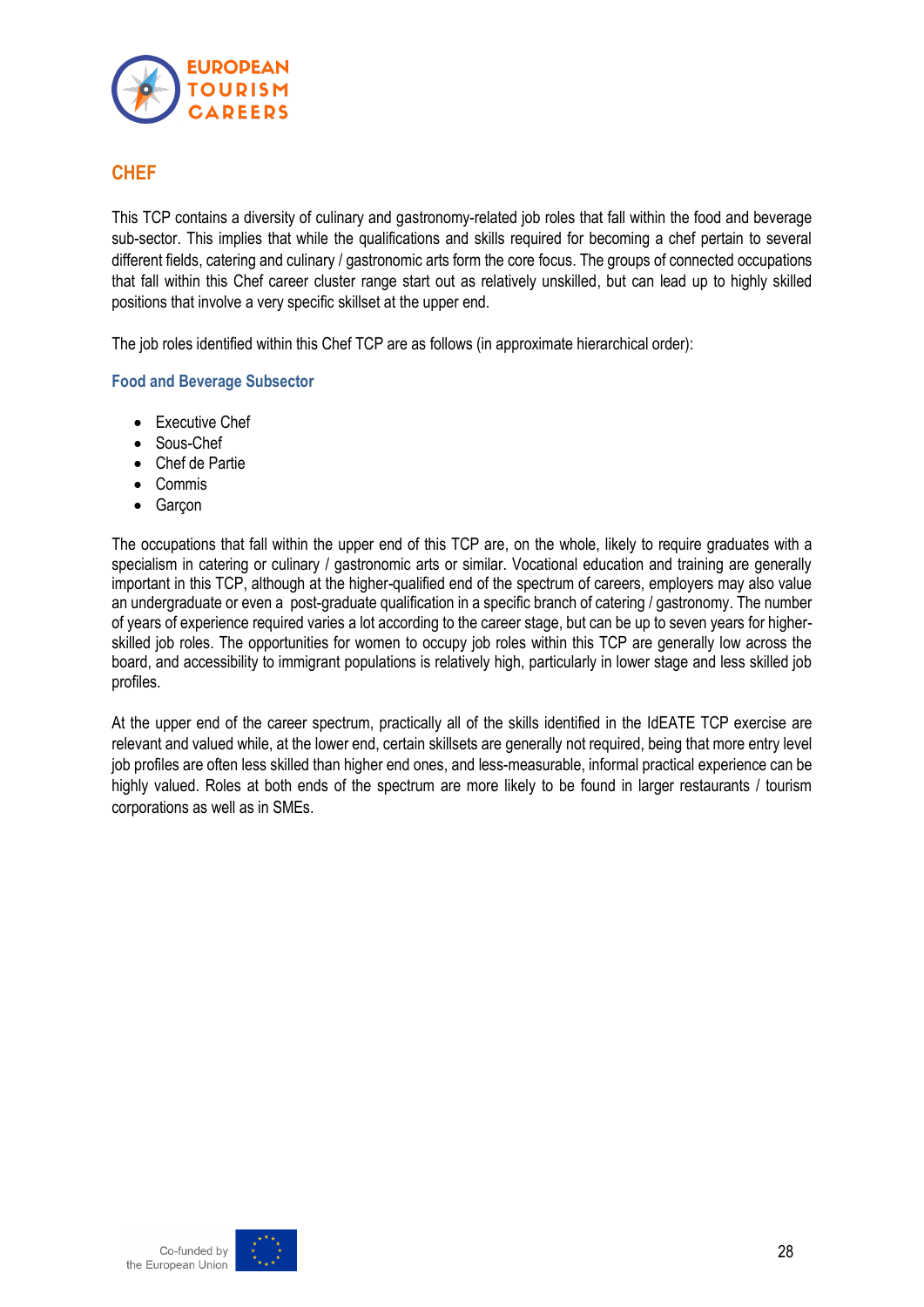

# **TOUR OPERATOR**

This TCP is sub-sectorial in that the occupations therein all fall within the field of tour operations. This implies that, while the qualifications and skills required pertain to several different fields of travel and tourism (and beyond), tour operations is the core area. The groups of connected job roles that fall within this Tour Operator career cluster range from relatively skilled to relatively unskilled, and while some are broad-based, others involve a narrow and specific skillset.

The career roles identified within this Tour Operator TCP are as follows (in approximate hierarchical order):

#### **Tour Operator Subsector**

- Tour Operations Manager
- Sales Manager
- Tour Manager
- Customer Sales Representative
- Manager of Customer Billing
- Marketing & Promotional Manager
- Assistant Office Manager
- Consultant
- Training Manager
- Company Representative
- Travel Executive
- Clerk
- Secretary
- Receptionist.

The occupations that fall within this TCP are, on the whole, likely to require graduates and postgraduates with a specialism in travel and tourism management or similar. At the higher-qualified end of the spectrum of careers, employers may also value a postgraduate qualification, more specifically in travel and tour logistics, or tourism management. The number of years of experience varies slightly according to the career stage, but is around two years for most job roles, even at the upper end of the hierarchy. The opportunities for women to occupy job roles within this TCP are medium across the board, and the likelihood of accessibility to immigrant populations is low.

At the upper end of the career spectrum, practically all of the skills identified in the IdEATE TCP exercise are relevant and valued while, at the lower end, certain skillsets are generally not required, being that more administrative and sales-related job profiles are often less skilled than upper-end management ones. Management roles at the upper end of the spectrum are more likely to be found in larger tourism companies, while those at the lower end can be found in most tour operator enterprises and organisations.

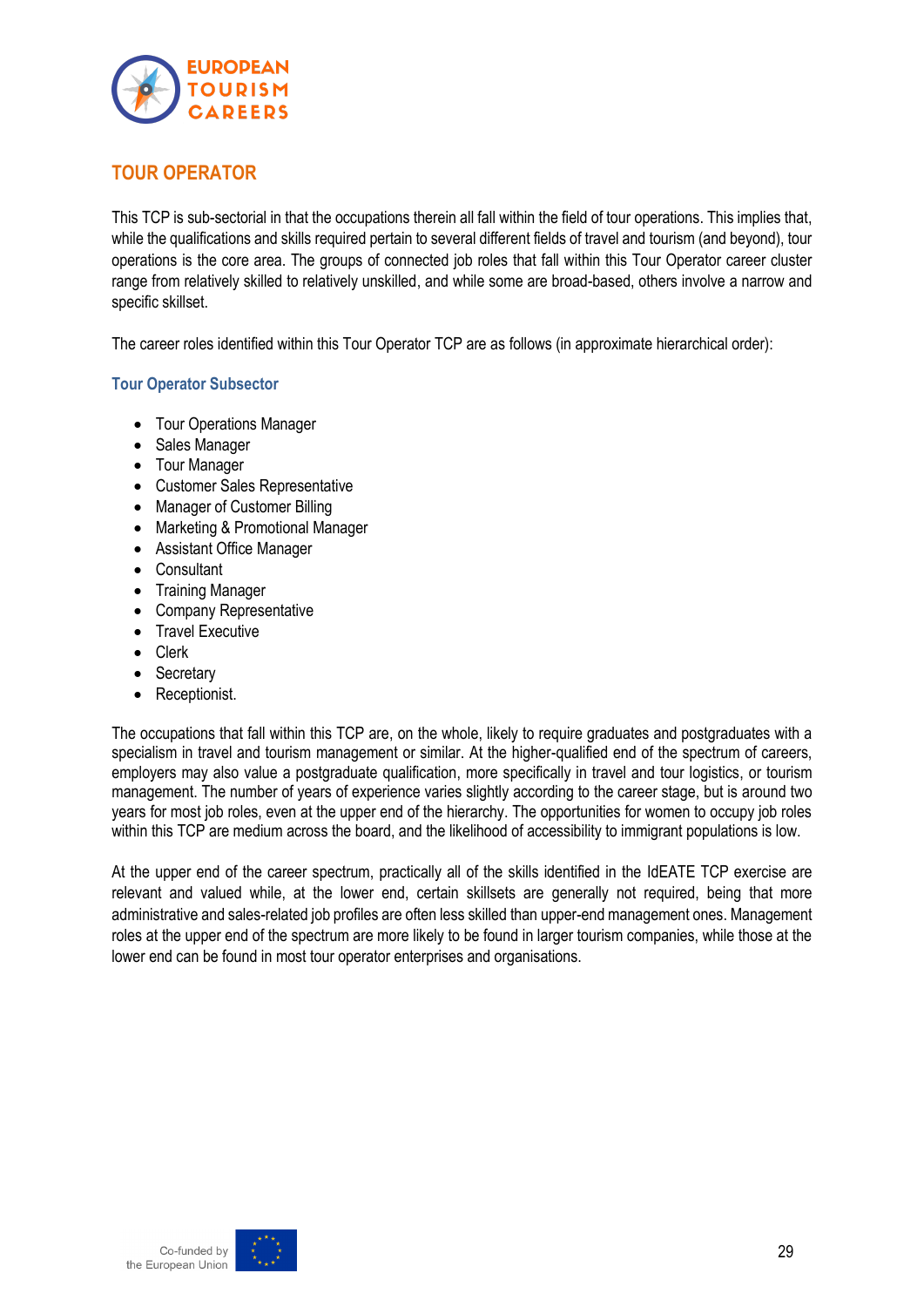

# **TOURIST GUIDING PROFESSIONAL**

This TCP is based on occupations that would fall within a career as a Tourist Guide or an Outdoor Activity Provider. This implies that, while the qualifications and skills required pertain to several different fields, management of tourism destinations is the core focus. The groups of connected occupations that fall within this Establishment Manager career cluster range from relatively skilled to relatively unskilled, and while some are broad-based, others involve a narrow and specific skillset.

The occupations identified within this Tourist Guide / Outdoor Activity Provider TCP are as follows (in approximate hierarchical order):

#### **Tourist Guide Subsector**

- Guiding Business Entrepreneur / Provider
- Guiding Business Manager
- Guide (Museums and Monuments, Groups, Reception, Wilderness / Nature / Outdoor Activity, Sports Activities Guide, Local Tours).

The job roles within this TCP are, on the whole, likely to require skilled professionals with a specialism in the particular field they are guiding in (and in some cases, certification), while guiding entrepreneurs and managers are likely to have had previous experience in the guiding sector or, at least, business and management skills / qualifications. At the higher qualified end of the guiding spectrum of careers, employers may also value a postgraduate qualification. The number of years of experience varies a lot according to the career stage, but can be up five years in some cases. The opportunities for women to occupy job roles within this TCP are high across the board, and accessibility to immigrant populations is low to medium.

Several of the skills identified in the IdEATE TCP exercise are relevant to guiding professionals (particularly communication skills and languages), though certain skillsets are not required in general. Entrepreneur and management roles are more likely to be found in owner-manager tourism businesses, while self-employment is particularly important within this sub-sector, particularly for tour guides.



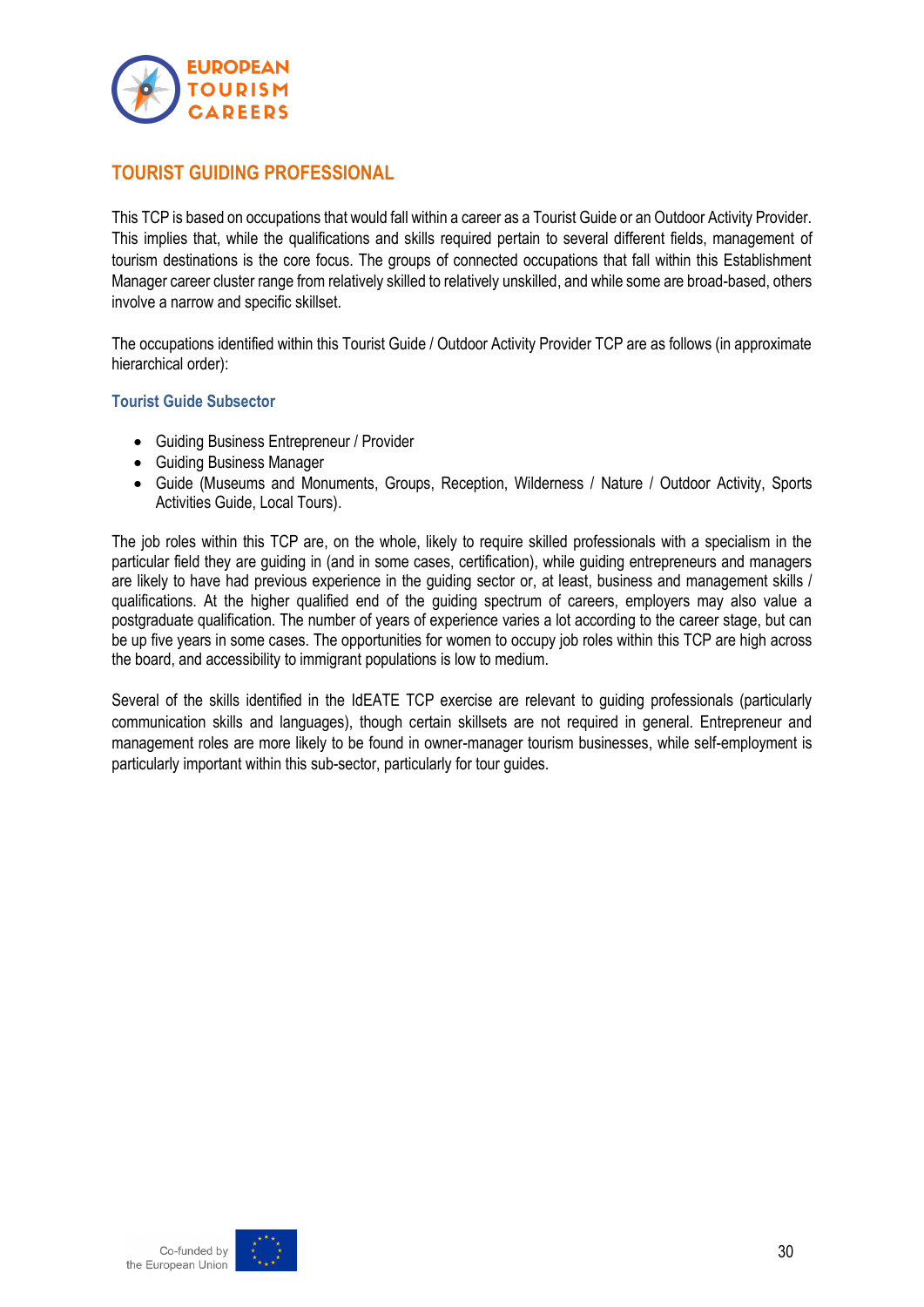

# **DESTINATION MANAGER**

This TCP is based on occupations that would fall within a career in destination management. This implies that, while the qualifications and skills required pertain to several different fields, management of tourism destinations is the core focus. The groups of connected occupations that fall within this Establishment Manager career cluster range from relatively skilled to relatively unskilled, and while some are broad-based, others involve a narrow and specific skillset.

The occupations identified within this Destination Management TCP are as follows (in approximate hierarchical order):

#### **Destination management Subsector**

- General Destination Manager
- Rural Destination DMO Manager
- Assistant Destination Manager
- Tourism Marketing and Management Specialist
- Tourism Marketing Specialist
- Junior Researcher.

The job roles within this TCP are, on the whole, likely to require graduates and postgraduates with a specialization in tourism management, public administration, marketing or similar. At the higher- qualified end of the spectrum of careers, employers may also value a postgraduate qualification, more specifically in tourism destination management and / or marketing. The number of years of experience varies a lot according to the career stage, but can be up ten years for job roles at the upper end of the hierarchy. The opportunities for women to occupy job roles within this TCP are medium across the board, while such careers generally have low accessibility to immigrant populations, unless minimum qualifications and skills are met.

At the upper end of the career spectrum, several of the skills identified in the IdEATE projects' TCP exercise are relevant and valued while at the lower end, certain skillsets are not required in general, being that more administrative job profiles are often less skilled than higher-level management ones. Management roles at the upper end of the spectrum are more likely to be found in larger public authorities and public-private destination management organisations, while those at the lower end that relate to management are more prevalent in small and medium-sized tourism authorities.



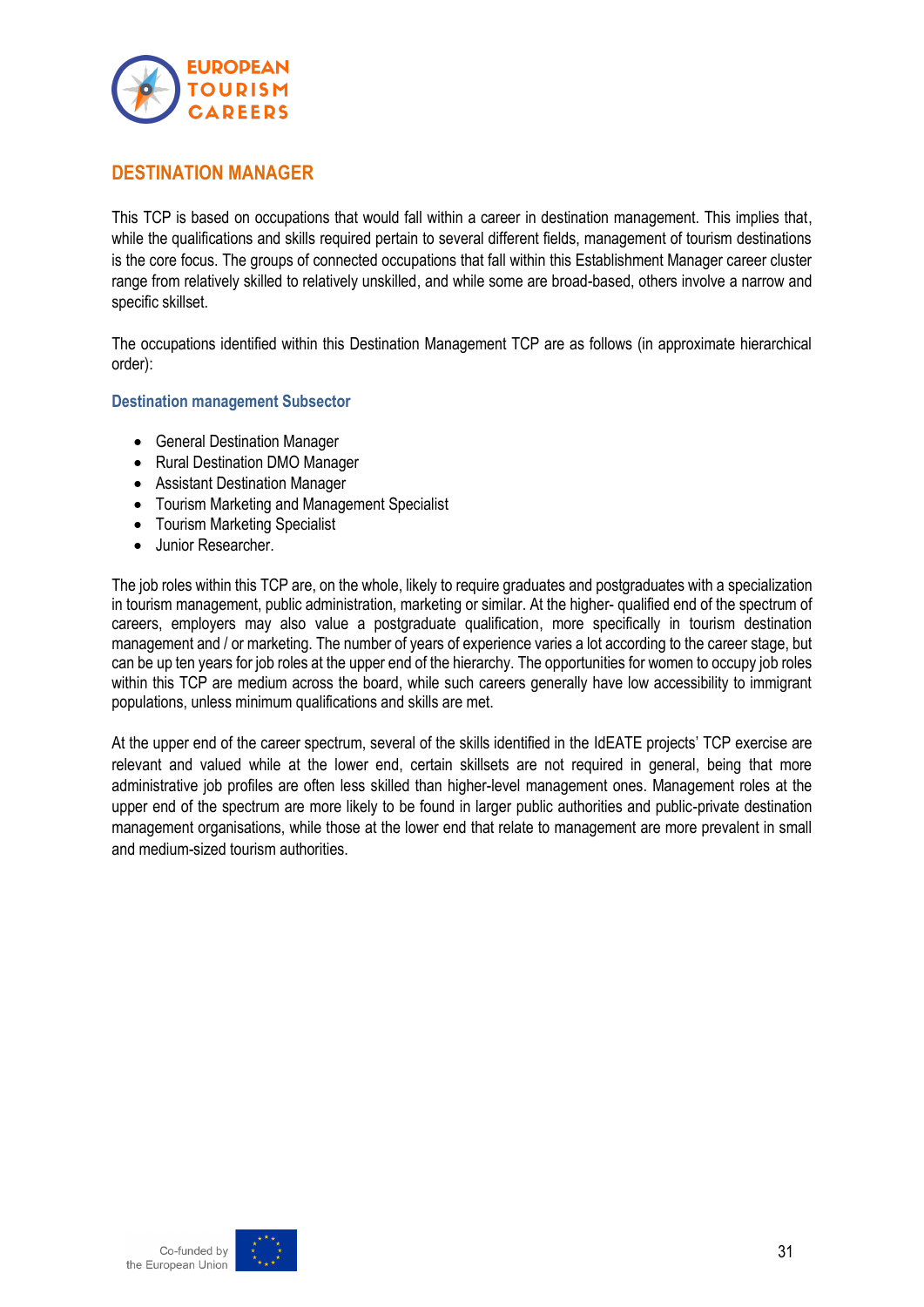

# **TECHNOLOGY MANAGER**

This Technology Management-based TCP is transversal in that the occupations therein are also likely to appear in several other TCPs, implying that the qualifications and skills required pertain to several different fields, but with ICT management as their core focus. The job roles that fall within this Technology Manager career cluster are diverse and are generally highly-skilled positions.

**The job roles identified within this Technology Manager TCP are as follows** (according to each subsector and in hierarchical order):

#### **Accommodation Subsector**

Marketing Director Public Relations Director Innovation / Product Development Director Establishment Director Sustainability Manager Community Manager Channel Manager Marketing Managers Web Marketing Manager Yield Management/Pricing Management/Revenue Manager Information System Director Information System Manager Virtual System Manager or Cloud Managers Data Scientist/Data Director Data Entry Technician Security Systems/Security Data Analyst Programmer **Destination Management Subsector** Tourism Promotion/Communication Agent Marketing Director Community Manager Channel Manager Marketing Managers Web Marketing Manager Information System Director Information System Manager Data Scientist/Data Director Data Entry Security Systems/Security Data Analyst

#### **Attractions and Activities Subsector**

Tourism Promotion/Communication Agent Director of Technology & Digital Strategy Exhibition Developer Marketing Director Community Manager Channel Manager Marketing Managers Web Marketing Manager Information System Director Information System Manager Data Scientist/Data Director Data Entry Technician Security Systems/Security Data Analyst Programmer **Travel and Tours Subsector** Marketing Director Community Manager Channel Manager Marketing Managers Web Marketing Manager Information System Director Information System Manager Data Scientist/Data Director Data Entry Technician Security Systems/Security Data Analyst Programmer **Training, Research and Consultancy Subsector** Community Manager Channel Manager Marketing Managers Web Marketing Manager Data Scientist Security Systems/Security Data Analyst Senior Data Analyst Junior Data Analyst

With the exception of some data entry-related roles at the lower end of the spectrum, these occupations target graduates and postgraduates with a specific specialism in ICT, data science, engineering or similar. Employers may also value a postgraduate qualification, more specifically in tourism. The number of years of experience required is relatively high, starting at around three years high and ranging up to fifteen years for the upper end of the hierarchy. The opportunities for women to occupy job roles within this TCP are medium, while accessibility to immigrant populations is relatively low unless minimum qualifications and skills are met, particularly at the upper end of the spectrum.



**Programmer**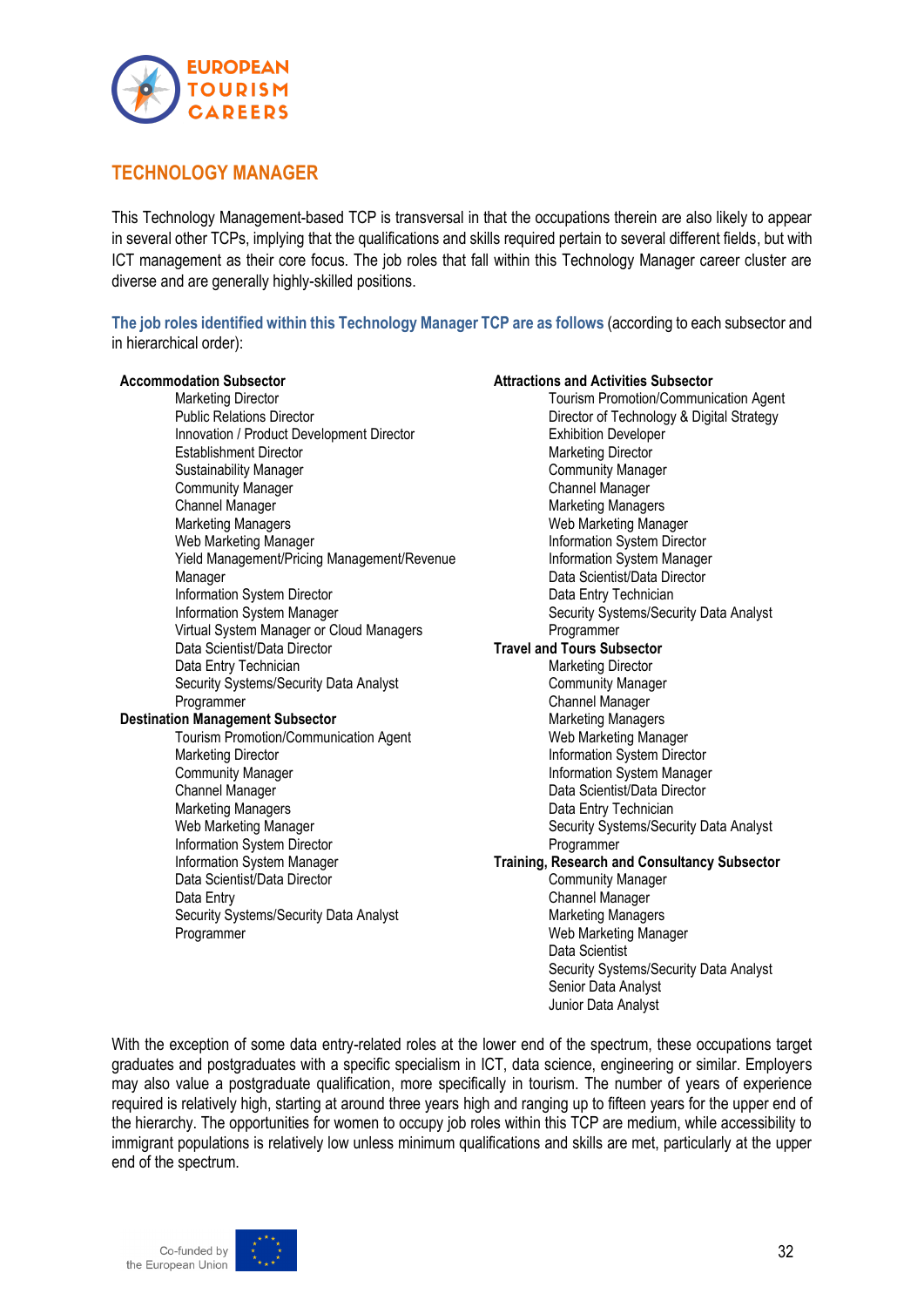

All of the skills identified in the IdEATE TCP exercise are generally relevant and valued across all of the occupations within this TCP to a greater or lesser extent, but particularly Transversal Skill T2 - Digital competence: confident and critical usage of information and communications technology for work. Job roles at the upper end of the spectrum within this TCP are more likely to be found in larger tourism corporations / organisations while those at the lower end are more prevalent in small and medium-sized enterprises and organisations.